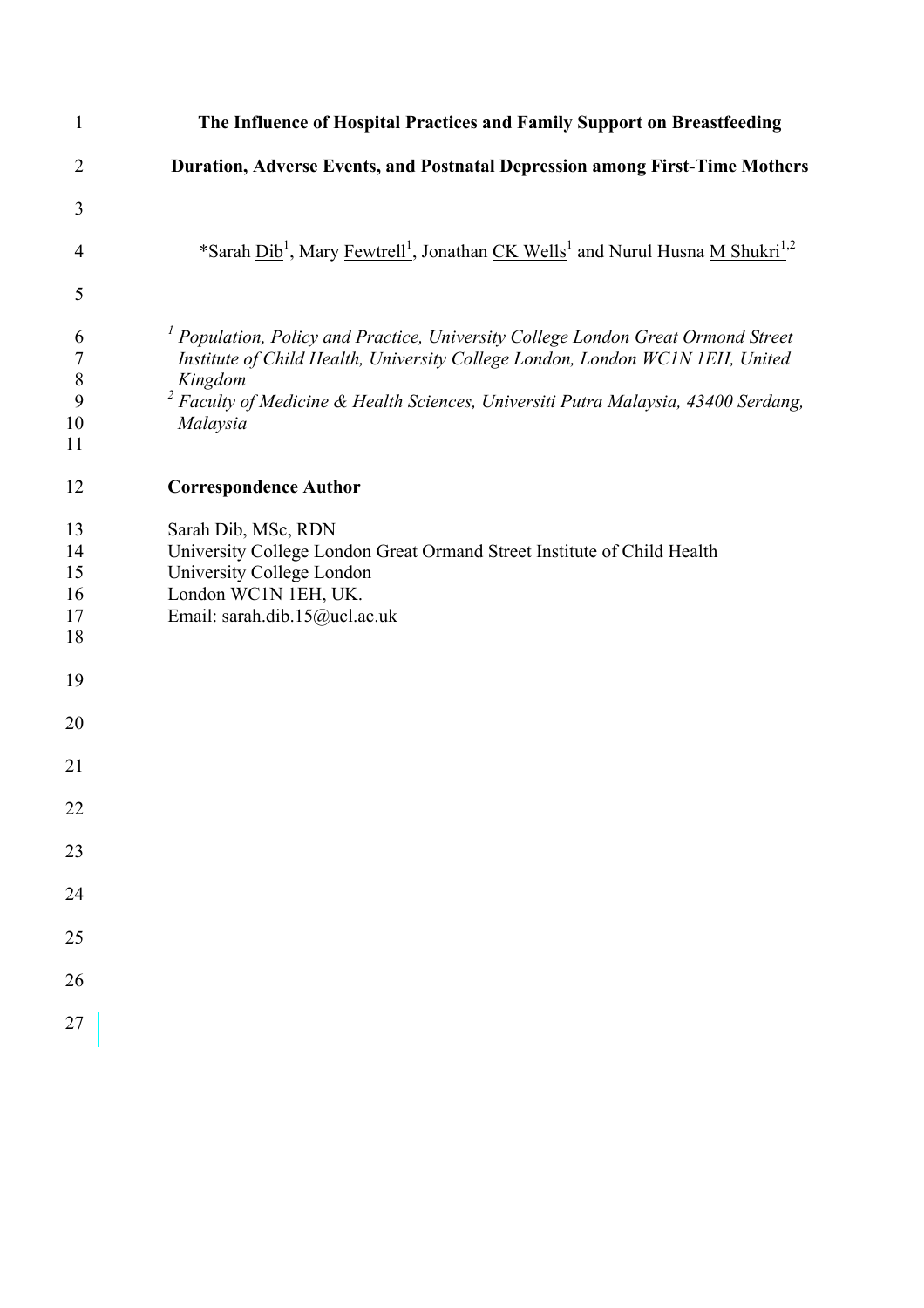#### **ABSTRACT**

 **Introduction:** Baby-friendly hospital practices and family support are recognised to improve the chances of successful breastfeeding. The associations between support and maternal psychological state and breastfeeding problems are less explored. This study aimed to assess the influence of professional and family support on breastfeeding adverse events and postpartum depression at 2 weeks and exclusive breastfeeding (EBF) status at 12 weeks postpartum, and to identify predictors of positive outcomes. **Methods:** 64 primiparous Malaysian mothers were interviewed face-to-face , at 2, 6 and 12 weeks post-delivery, to collect data regarding family support, hospital and infant feeding practices, breastfeeding problems and pain, maternal perceptions and depression. Logistic regression and correlation were used to ascertain associations between support and EBF, adverse events and postpartum depression. **Results:** Neither professional nor family support predicted EBF at 12 weeks. Eighty-five percent of the mothers received high family support, which was associated with lower depression scores (r=-0.36, p=0.005); higher depression scores were associated with more breastfeeding problems. EBF discontinuation before 12 weeks was predicted by maternal perception of insufficient milk supply (OR=8.96, CI=1.78, 45.18). Earlier 44 breastfeeding initiation ( $r=0.26$ ,  $p=0.04$ ) and skin-to-skin contact ( $r=0.25$ ,  $p=0.048$ ) were associated with lower breastfeeding pain. EBF in hospital was correlated with fewer breastfeeding problems (r=0.31, p=0.01). **Conclusion:** Mothers with greater family support suffered from less depressive symptoms, which could lower the incidence of breastfeeding problems and prolong EBF duration. Skin-to-skin contact, early breastfeeding initiation and EBF in hospital were associated with less adverse events, thus better compliance with these Baby-Friendly practices is recommended.

**Keywords:** Breast feeding, postpartum, health promotion, maternity, depression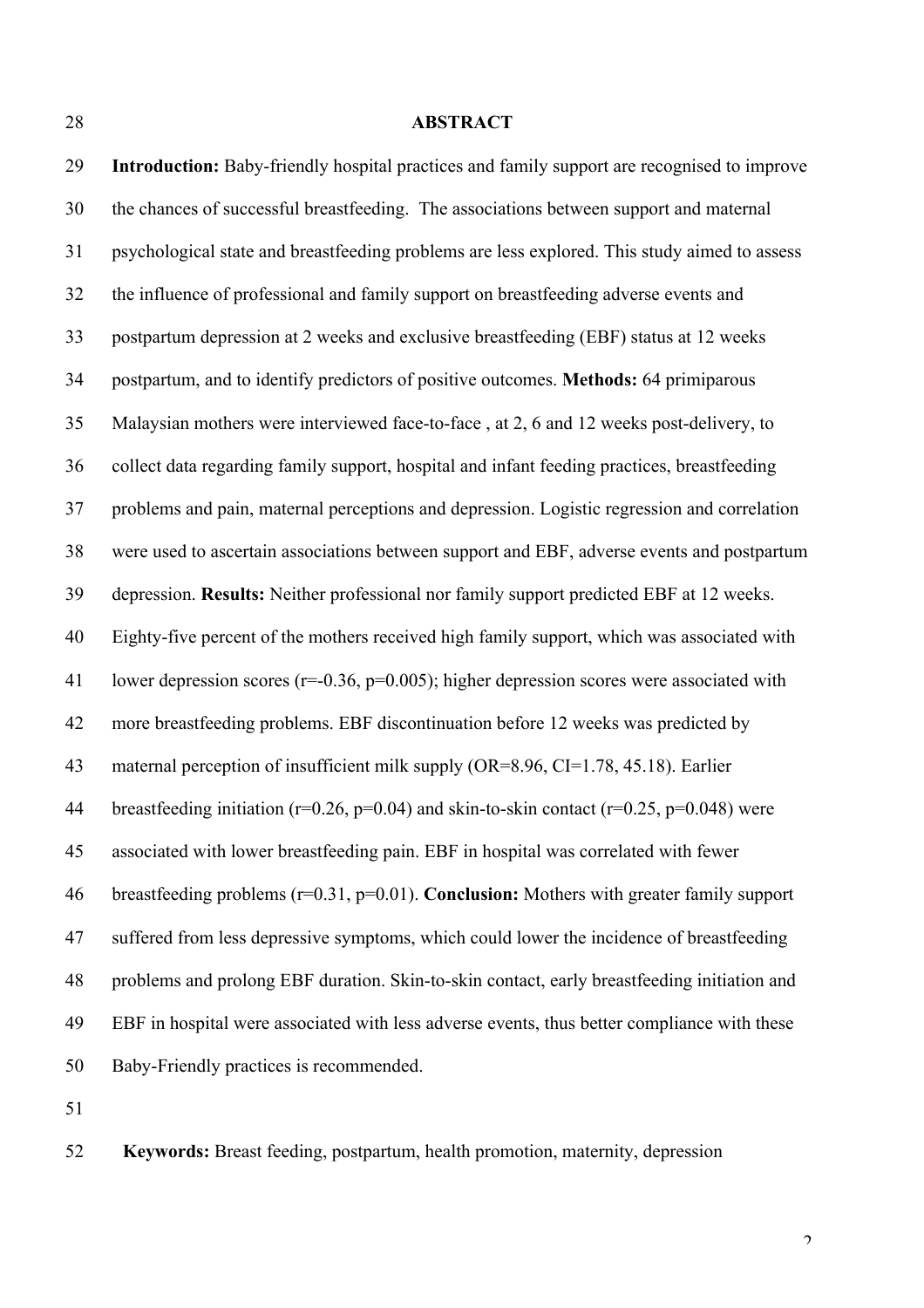# **INTRODUCTION** The short and long-term benefits of breastfeeding on mother and child have become widely established; a recent review concluded that breastfeeding has the potential to significantly improve health and cognitive outcomes with economic benefits (1). In low-income (LIC) and middle-income countries (MIC), only 37% of infants younger than 6 months are exclusively breastfed (1). In Malaysia, the prevalence of exclusive breastfeeding (EBF) at 6 months is higher (47.1%), yet this is still below the national target levels of 70% by 2025 (2). Lay and professional support have been shown to increase breastfeeding duration (3). One of the most prominent programs developed to promote breastfeeding is the Baby-Friendly

 Hospital Initiative (BFHI) (4). The aim of this accreditation program is to institute policies and practices at healthcare facilities that support the mother to breastfeed during her stay. However, the degree of compliance to BFHI components is unknown at most institutions (5), and despite these forms of support and recommendations to breastfeed for at least 2 years (6), breastfeeding rates remain below target levels.

 Several barriers are linked to early discontinuation of breastfeeding including pain and concern about the adequacy of milk to support appropriate infant growth (5). Maternal psychological state also plays an important role, where mothers who experience increased levels of anxiety and depressive symptoms are at risk of early breastfeeding cessation (7-9).

 The outcomes used to evaluate support interventions have been limited mainly to breastfeeding duration and few studies have assessed the impact of support on modifiable determinants of breastfeeding such as problems encountered and psychological state. The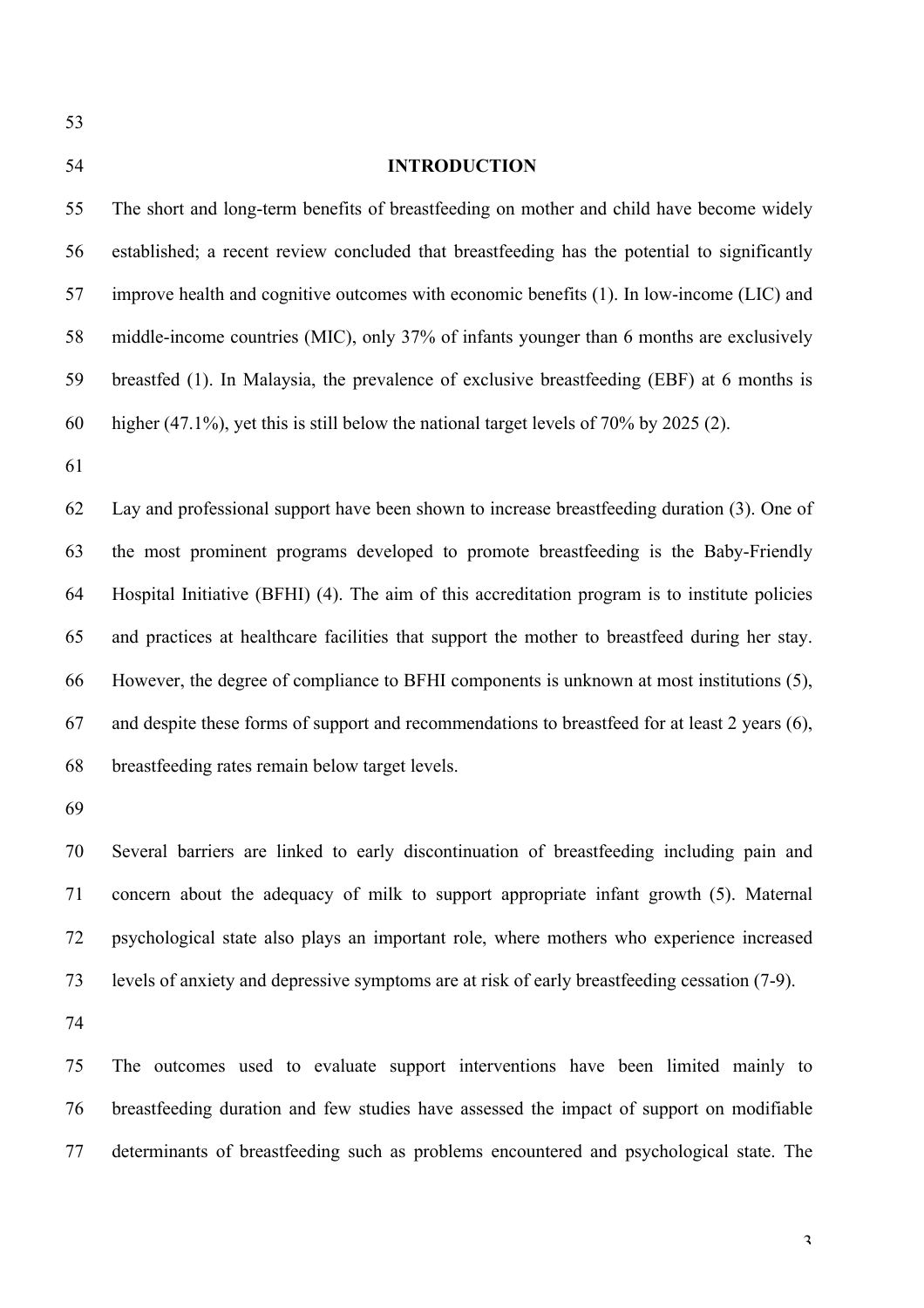main purpose of this study was to investigate the influence of professional hospital support and family support on EBF status at 12 weeks, and on the determinants of breastfeeding such as maternal psychological state and breastfeeding problems encountered. We also aimed to investigate the determinants of EBF at 12 weeks in this sample. We examined these factors among first-time mothers, a particularly vulnerable group.

- 
- 

# **METHODS**

**Sample**

 Eighty-eight eligible mothers were recruited at antenatal clinics during their third-trimesters. The inclusion criteria were first-time and singleton pregnancy, freedom from chronic disease, ability to communicate in English or Malay, remaining in central region area during the postpartum period, and planning to breastfeed exclusively for at least four months. Mothers who were on medication during pregnancy or who smoked were excluded. In this study, 64 mothers were included as the rest (n=24) were excluded from the RCT during a second screening after delivery, mainly because they did not establish EBF. Mothers-infant dyads who were included at the second screening were exclusive breastfeeding mothers with full-term infants (>37 weeks gestation) who weighed >=2.5kg.

## **Design**

 This was a longitudinal observational study including data collected as part of a randomized controlled trial (clinicaltrials.gov identifier: NCT01971216) investigating mother-infant signalling during breastfeeding (10). Face-to-face interviews were conducted using validated questionnaires after written informed consent was obtained. Ethics approval was obtained from the UCL Research Ethics Committee (ID:4883) and Malaysia Medical Research Ethics Committee (ID: 13-841-16720).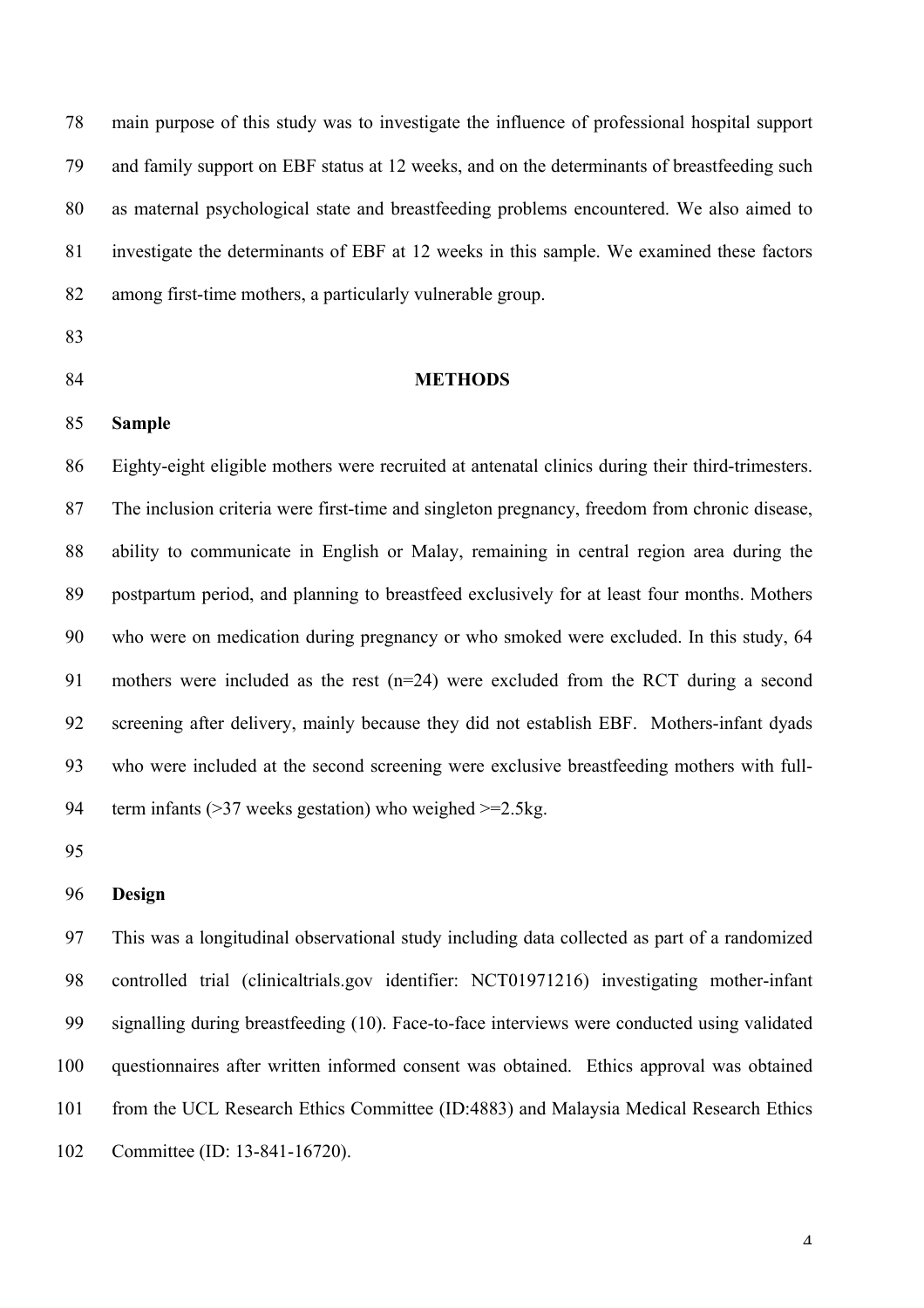| 103 |                                                                                                 |
|-----|-------------------------------------------------------------------------------------------------|
| 104 |                                                                                                 |
| 105 |                                                                                                 |
| 106 | <b>Data Collection</b>                                                                          |
| 107 | <b>Baseline</b>                                                                                 |
| 108 | Data on maternal age, marital status, ethnicity, household income and education were            |
| 109 | collected during recruitment.                                                                   |
| 110 |                                                                                                 |
| 111 | Two Weeks Post-Delivery                                                                         |
| 112 | <b>Early Hospital Practices</b>                                                                 |
| 113 | Early hospital practices such as early breastfeeding initiation, skin-to-skin contact, rooming- |
| 114 | in and formula provision were assessed using the Neonatal Questionnaire and Infant Feeding      |
| 115 | Questionnaire (IFQ) adapted from the Infant Feeding Practices Study II developed by the US      |
| 116 | Food and Drug Administration and the Centers for Disease Control and Prevention (11). The       |
| 117 | detailed information of the tool was reported in the published study protocol (12).             |
| 118 |                                                                                                 |
| 119 | Breastfeeding Problems and Pain                                                                 |
| 120 | Mothers were asked to select any problems they encountered while breastfeeding during the       |
| 121 | first two weeks, which included: latch/sucking trouble, concern about infant's weight gain,     |
| 122 | trouble with milk flow, insufficient milk supply, sore/cracked/bleeding nipples, engorged       |
| 123 | breasts, clogged milk ducts, leaky breasts, and infected or abscessed breasts. The total        |
| 124 | number of problems encountered by each mother was then summed. Breastfeeding pain               |
| 125 | experienced at week 2 post-delivery was also assessed on a scale of 0 to 10.                    |
| 126 |                                                                                                 |
| 127 |                                                                                                 |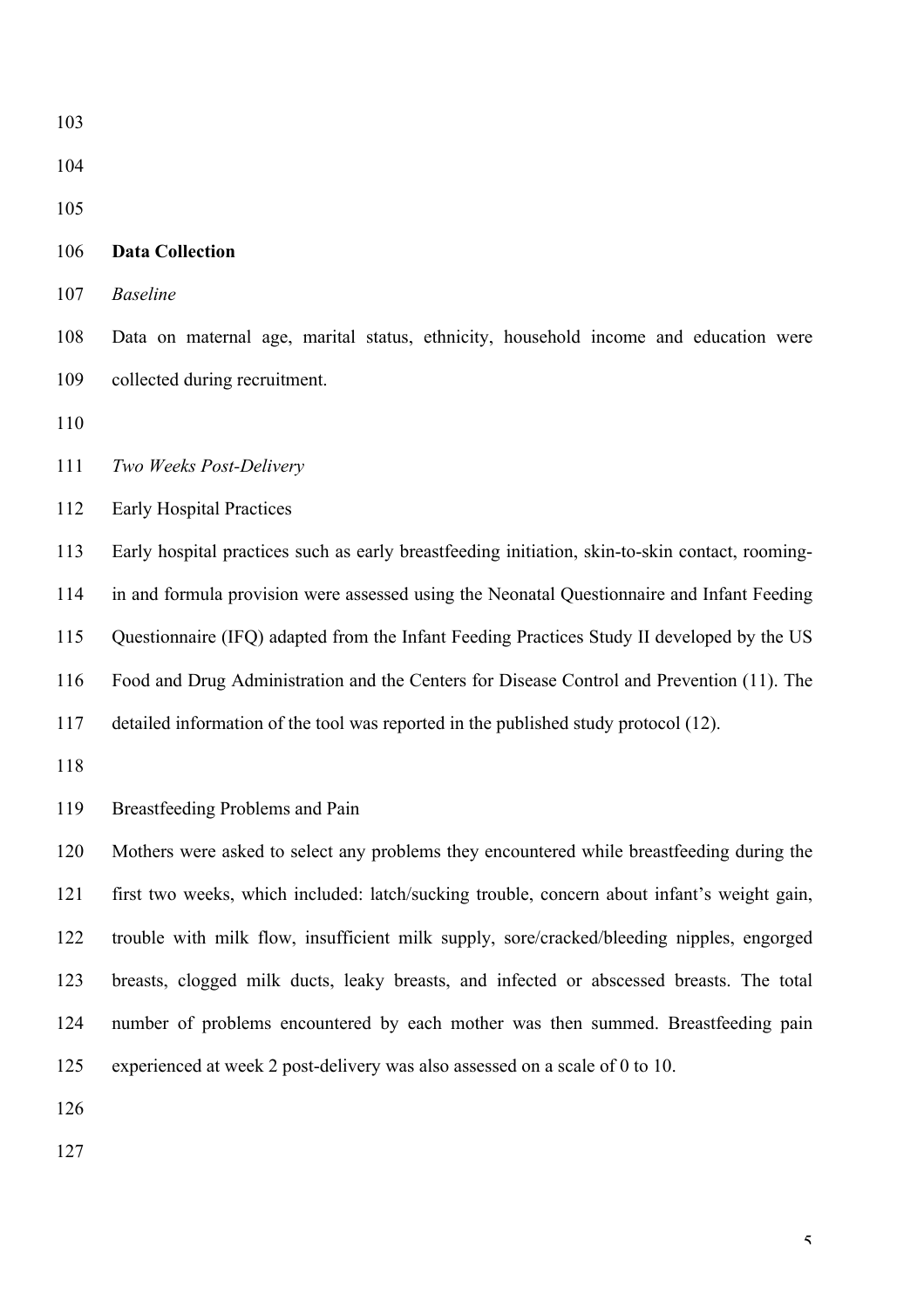#### Maternal Psychological State

 Maternal psychological state, namely depressive symptoms experienced, was evaluated using the English and Malay versions of the Edinburgh Postnatal Depression Scale (EPDS). Total scores could range from 0 to 30, where 12.5 is regarded as the cut off point for depression (13). This questionnaire has been used extensively in research and clinical settings, and was shown to be reliable and sensitive in detecting depression postnatally (14). The Malay version of the questionnaire has been also validated for use in a Malaysian population (15).

Professional Support

 The extent to which factors and people in the mother's environment were supportive of breastfeeding was assessed according to two parameters**:** professional support and family support. Professional support was analysed based on the magnitude of compliance with BFHI indicators. As shown in Table I, a scoring scheme made up of 10 questions, which can be found in the Neonatal, Demographic and Infant Feeding Questionnaires, was developed to assess the level of professional support. Since these hospital practices were assessed from mothers' reports, we could not examine the first and second "Baby-Friendly" steps (having a written breastfeeding policy and staff training); therefore, they were not included in our analysis. We divided each individual hospital practice into two groups: breastfeeding initiation time (<30 minutes, >30 minutes), skin-to-skin initiation time (directly, >15 minutes), skin-to-skin duration (<20 minutes, >20 minutes) and rooming-in (all the time, sometimes/never). The remainder of the hospital practices were also split (yes, no). Overall, higher scores reflect a higher level of compliance with established recommendations, where optimal compliance would yield a total score of ten.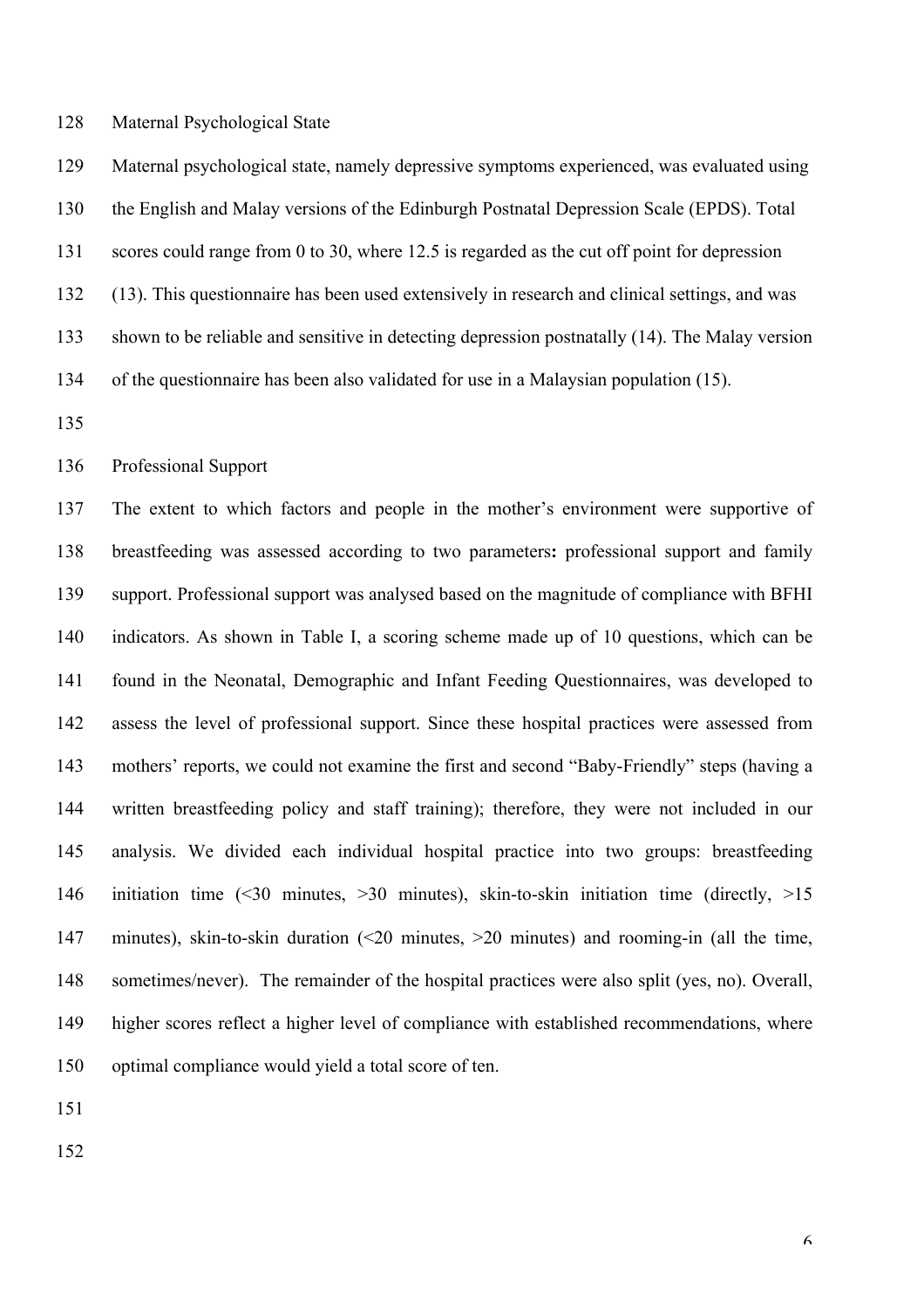Family Support

 As shown in Table I, family support was assessed based on practical breastfeeding help received from a family member and the participant's perception of her family's support on the decision to breastfeed. Based on these questions which are found in the IFQs, the total possible score for family support is five.

*6 Weeks Post-Delivery*

Maternal Perceptions

 Five maternal perceptions related to breastfeeding were evaluated using IFQ: i) the ability to find information about breastfeeding, ii) time demand of breastfeeding, iii) breast milk being sufficient for the infant at each feeding, iv) ability to breastfeed despite pain, and v) family supporting the mother's decision to breastfeed. Each item was scored on a 5-point scale from 1 (never) to 5 (always). The total score of all statements was calculated for analysis.

*12 Weeks Post-Delivery*

Exclusive Breastfeeding Status

 Information about breastfeeding status and its exclusivity was assessed at 12 weeks using IFQ.

#### **Data Analysis**

 All data from the questionnaires were coded and entered into Statistical Package for the Social Sciences (SPSS) version 21.0. Continuous data was tested for normality using the Shapiro–Wilk test, Q-Q plots and histograms. Support scores were calculated for each participant. Participants were omitted from the analysis if any item from the scoring scheme was missing; eight were excluded from professional support analysis and four from the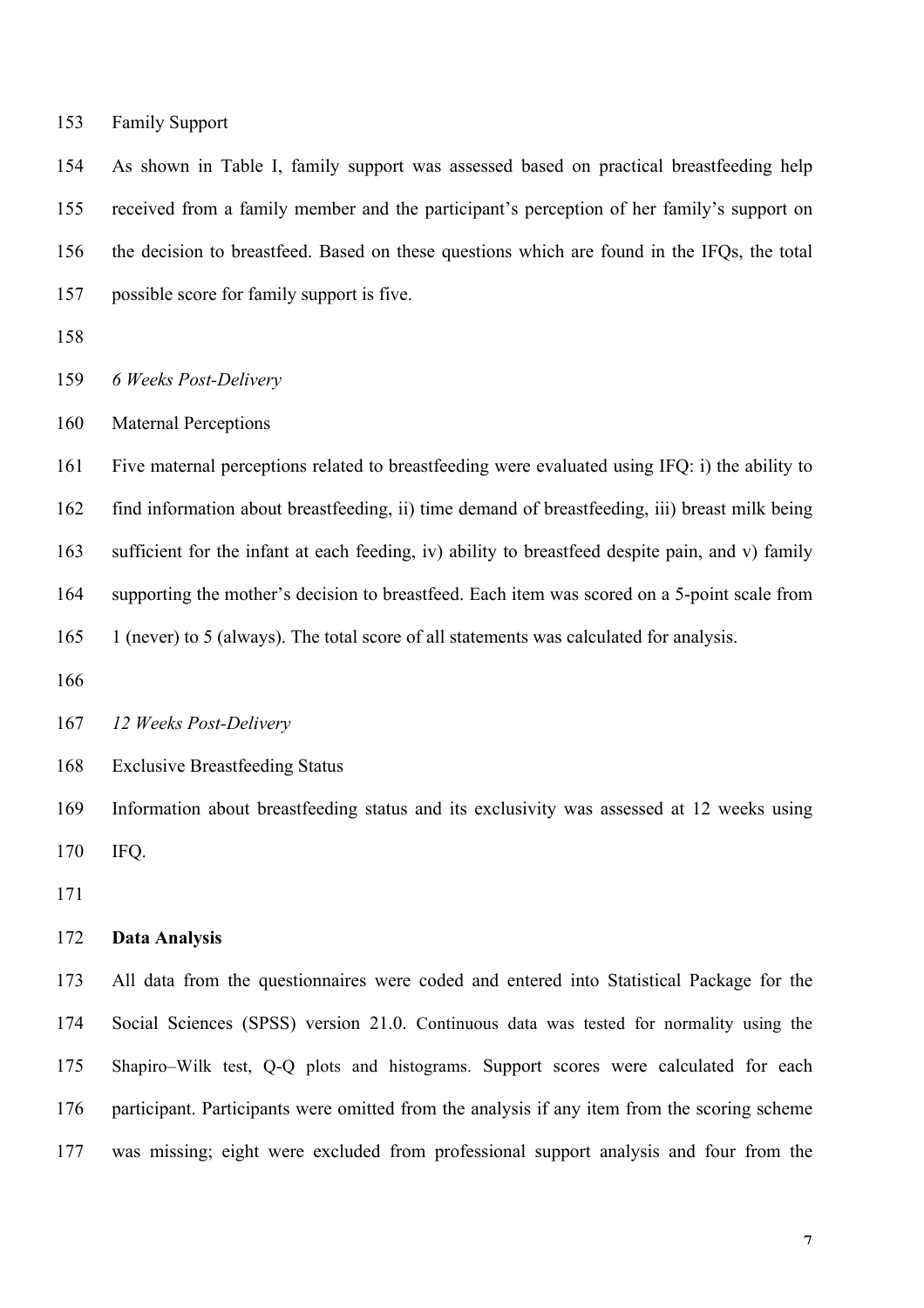family support. Binomial logistic regression was then performed to ascertain the influence of family and professional support scores on the likelihood of EBF at 12 weeks (yes or no). Spearman's rank-order correlation was used to investigate the correlation between support scores and other outcomes such as breastfeeding pain and problems and maternal depression. The influence of individual hospital practices, sociodemographic variables, maternal perceptions, and psychological state on the likelihood of EBF was also determined using binomial logistic regression. Relationships between individual hospital practices, maternal perceptions, demographic factors, depression scores and breastfeeding problems were explored using Pearson and Spearman's correlation tests. A multivariate analysis was then conducted including all identifiable predictors of EBF at 12 weeks in addition to socioeconomic status, maternal age, and type of delivery. Skin-to-skin lasting more than 20 minutes, high socioeconomic status, vaginal delivery, no perceived insufficient milk supply (PIM) and maternal age of 26-34 were the reference categories. P-values < 0.05 were considered statistically significant.

- 
- 

#### **RESULTS**

# **Descriptive data**

*Sociodemographic Characteristics*

 Table II shows the sociodemographic characteristics of the 64 mothers included in this study. 197 The mean maternal age was  $26.7 \pm 2.8$  years, and the vast majority of the participants were of Malay ethnicity (93.8%, n=60). Moreover, the majority of mothers completed at least 12 years of education (84.3%, n=54), were employed (78.1%, n=50), belonged to a high socioeconomic group (45.3%, n=29), and delivered through the vaginal route (75%, n=48).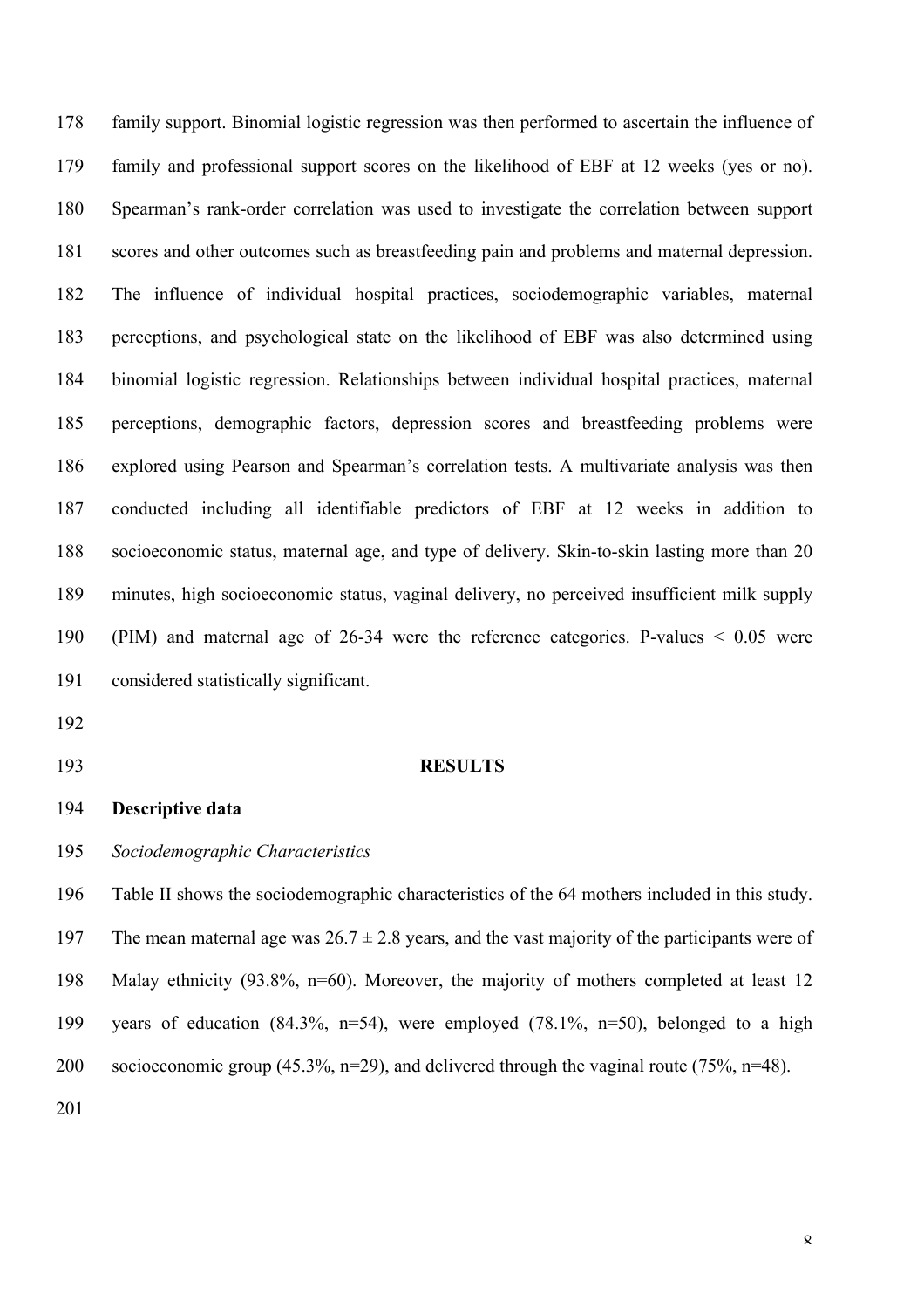## *Family Support*

 The majority of the participants did not receive practical breastfeeding help from their families (64.1%, n=41); however, 71.7% (n=43) of the mothers perceived their families as supportive of breastfeeding (Table II). Eighty-five percent of the mothers (n=51) scored four and above (out of five) indicating a high level of family support.

## *Professional Support*

 In this sample, a higher proportion of mothers who delivered in BFHI-accredited facilities scored >7 than in non-accredited institutions (32.4%, n=12 vs 11.2%, n=2). However, the 211 mean compliance scores for BFHI-accredited facilities  $(6.7 \pm 1.7)$  and non-accredited 212 facilities  $(5.8 \pm 1.3)$  were not statistically different (p>0.05). Table III depicts the differences in the number of positive hospital practices experienced by women who delivered in BFHI- accredited vs non-BFHI accredited facilities. Overall, 86% (n=48) and 54% (n=30) of mothers experienced at least five and at least seven positive hospital practices, respectively.

# *Exclusive Breastfeeding at 12 Weeks*

 The prevalence of EBF among mothers at 12-13 weeks of infant's age was 85.9% (n=55). The most commonly reported reasons for discontinuing EBF before 12 weeks were: "Breast milk alone did not satisfy my baby" (100%, n=6), "I did not have enough milk" (67%, n=4), and "I thought my baby was not gaining enough weight" (67%, n=4). Women who reported 222 not having enough milk tended to also report that the infant was not satisfied with breast milk alone (r=0.93, p=0.007); however, these two reasons were not correlated with perceived infant weight gain.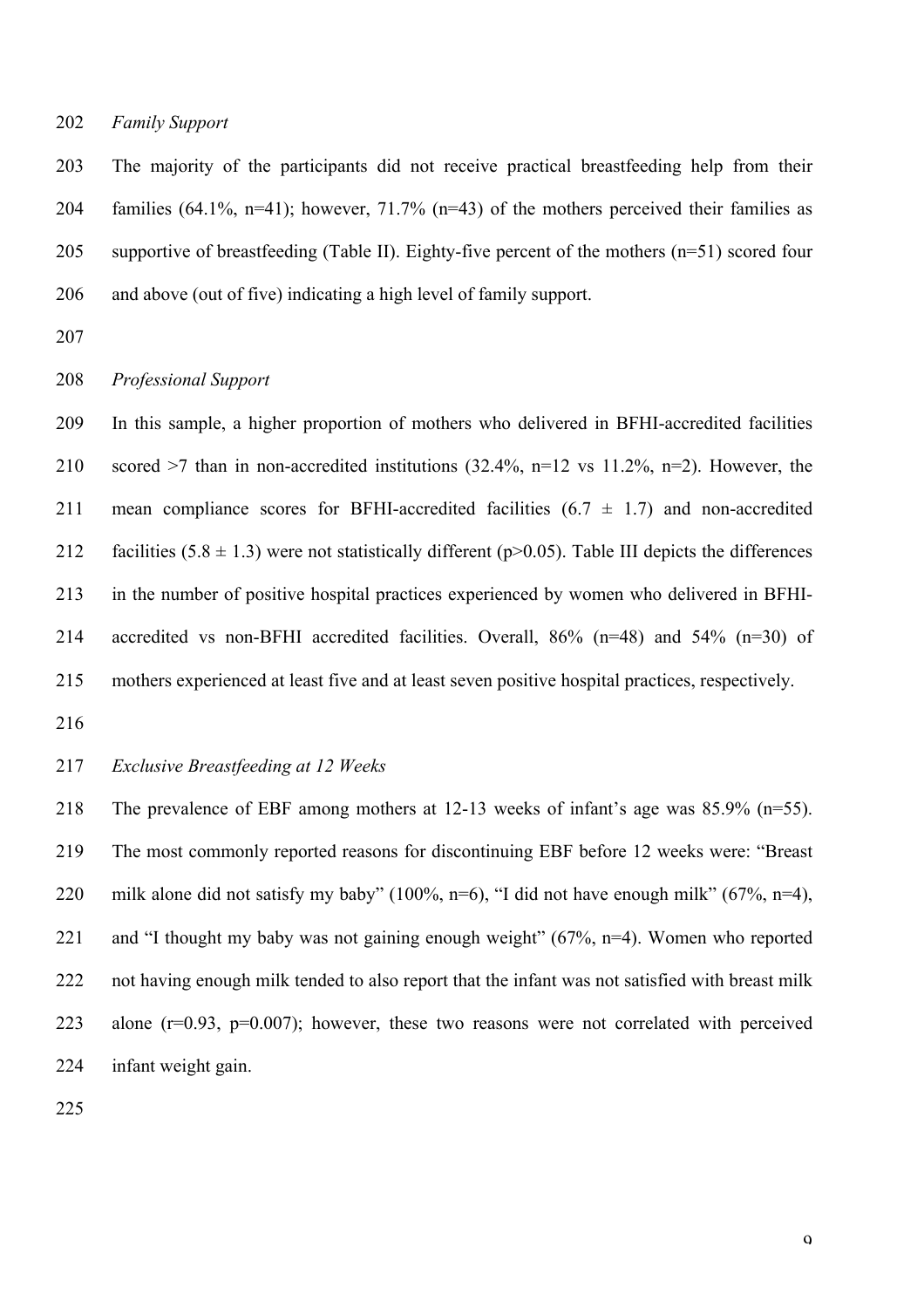## *Breastfeeding Pain and Problems*

 The most commonly reported breastfeeding problems were breast engorgement (59.4%, n=38), cracked/sore/bleeding nipples (54.7%, n=35), followed by infant latch/sucking trouble  $(48.4\%, n=31)$  (Table IV). Eighty-two percent of mothers  $(n=51)$  indicated a breastfeeding pain severity of five or less out of ten.

## *Maternal Psychological State*

Most mothers (82.5%, n=51) scored <13 on the EPDS indicating a low risk of depression.

# **Breastfeeding Support and Exclusive Breastfeeding, Pain, Problems and Depression**

 Neither professional nor family support in the early postnatal period predicted EBF at 12 weeks (p>0.05). The percentage of family support was negatively associated with EPDS 238 score at week 2 post-delivery  $(r=0.36, p=0.005)$ .

# **Individual Factors and Exclusive Breastfeeding, Pain, Problems, and Depression**

*Early Postnatal Hospital Practices*

The influence of individual hospital practices on the likelihood of EBF discontinuation before

12 weeks is shown in Table V. Skin-to-skin duration lasting longer than 20 minutes increased

the odds of EBF at 12 weeks by a factor of 5.11 (95% CI 1.08, 24.30).

 Not providing infants with any food or drink other than breast milk was associated with a 247 lower number of breastfeeding problems (r=-0.31, p=0.01). On average, mothers whose infants were EBF at the hospital had nearly two problems fewer than those whose infants 249 were not  $(3.2 \pm 1.9 \text{ vs } 4.7 \pm 2.2; \text{ p=0.01})$ . Moreover, weak but significant correlations were found between how soon skin-to-skin contact and breastfeeding were initiated and pain at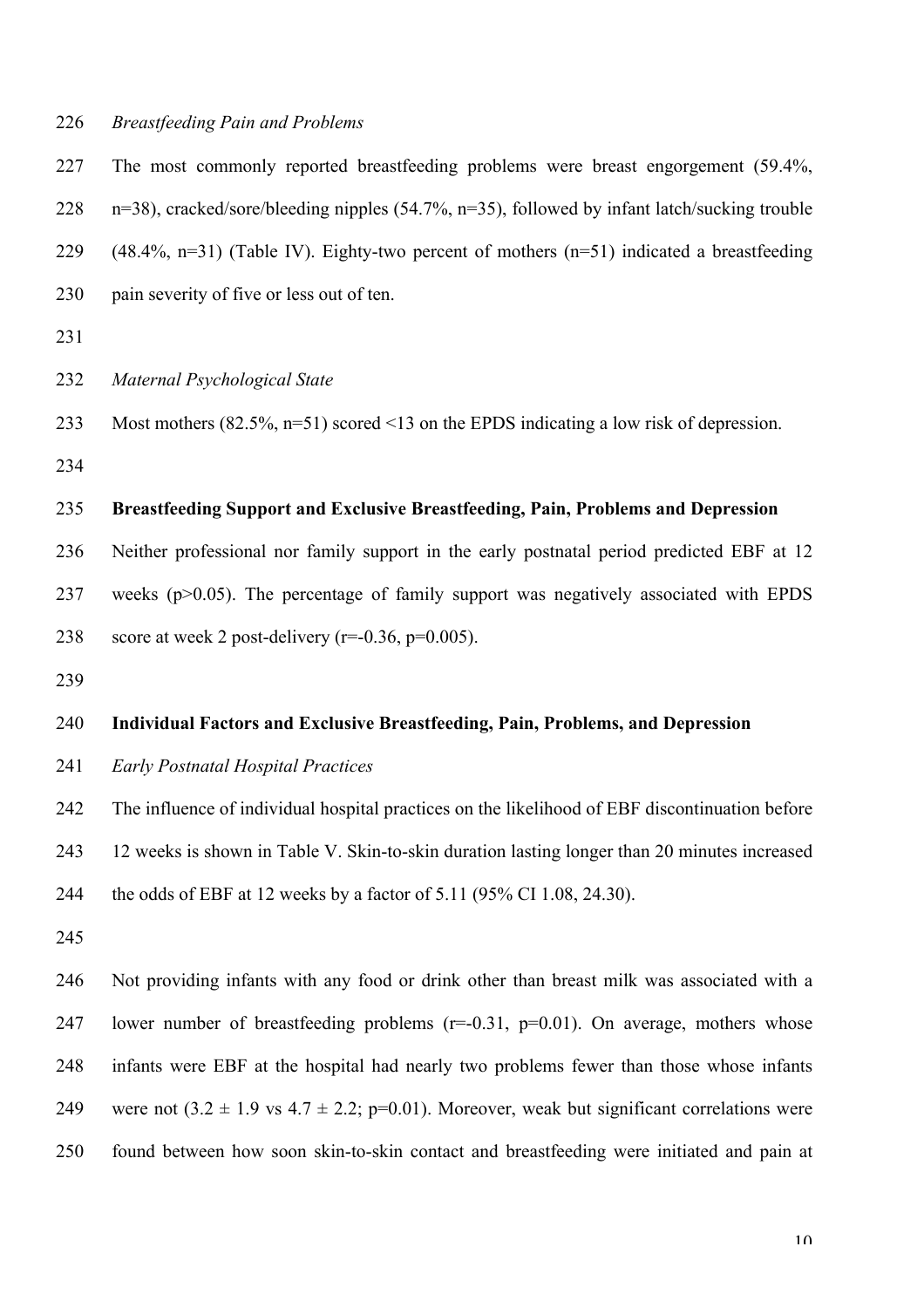week 2 post-delivery; the sooner the initiation, the lower the pain (r=0.27, p=0.048 and 252  $r=0.26$ ,  $p=0.04$ , respectively).

 To further explore postnatal practices at the hospital, correlations among the practices themselves were determined. It was found that the sooner skin-to-skin contact was initiated, 256 the longer skin-to-skin contact was likely to be maintained ( $r=-0.28$ ,  $p=0.03$ ). Moreover, the sooner a mother received breastfeeding help post-delivery, the sooner she was likely to 258 initiate breastfeeding after birth  $(r=0.32, p=0.01)$ .

# *Maternal Perceptions*

 The total maternal perception score at 6 weeks did not predict EBF at 12 weeks. However, associations were demonstrated between better maternal perceptions and fewer breastfeeding 263 problems ( $r=-0.33$ ,  $p=0.01$ ) and lower depression scores ( $r=-0.41$ ,  $p=0.01$ ). Further analysis of individual maternal perceptions showed that PIM at 6 weeks independently increased the likelihood of discontinuing EBF at or before 12 weeks by 8.96 (95% CI=1.78-45.18). Five out of the eight participants who did not EBF perceived their milk supply as insufficient. Mothers who had higher depression scores at 2 weeks reported stronger perceptions of 268 insufficient milk supply at 6 weeks ( $r=-0.52$ ,  $p<0.001$ ).

 Multivariate logistic regression was performed including PIM, skin-to-skin contact duration, socioeconomic status, maternal age and type of delivery. PIM still significantly predicted EBF discontinuation at or before 12 weeks (OR=8.43, 95% CI=1.24-57.51). However, skin-273 to-skin contact duration ceased to predict EBF at 12 weeks  $(p>0.05)$ .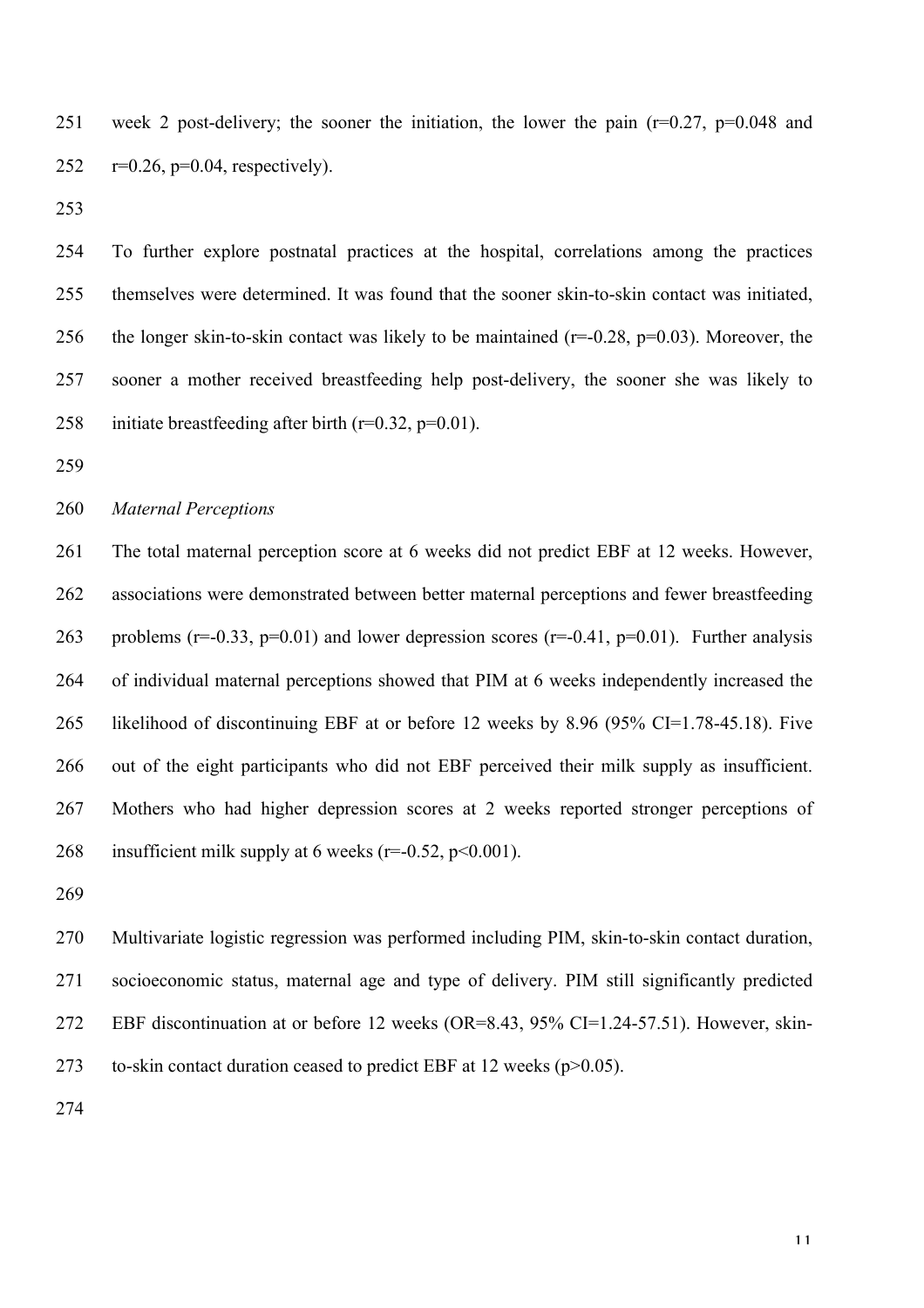## *Psychological State*

 A weak but significant correlation was found at week 2 between EPDS score and total 277 breastfeeding problems experienced by the mother  $(r=0.25, p=0.049)$ . On further analysis, EPDS score was correlated with two specific problems: trouble getting the milk flow to start  $(r=0.37, p=0.004)$  and having insufficient milk supply to satisfy the infant  $(r=0.29, p=0.025)$ .

*Demographic Variables*

 No correlations were found between breastfeeding outcomes and any demographic variable (mother's age, education level, socioeconomic status, and birth order).

# **DISCUSSION**

 This study assessed the extent of perceived support for breastfeeding mothers in Malaysia and its influence on breastfeeding outcomes including duration, breastfeeding problems and postnatal depression. Our main finding suggests that support of first-time mothers by their families or professional staff did not alter the likelihood of EBF at 12 weeks. However, mothers who received higher levels of family support had reduced depression scores, which was associated with fewer breastfeeding problems.

 Our main finding differs from that of other published studies. For example, a study in which breastfeeding practice scores were assigned to mothers, by summing the number of BFHI practices experienced by each mother, demonstrated that each additional 1-point score was associated with a 12.4% increase in EBF duration for 4 weeks and more (16). Moreover, various studies in different countries have shown that women who viewed their families as supportive to breastfeeding were more likely to initiate and maintain breastfeeding (17-19). The discrepancy between these results and our own might be explained by the high rates of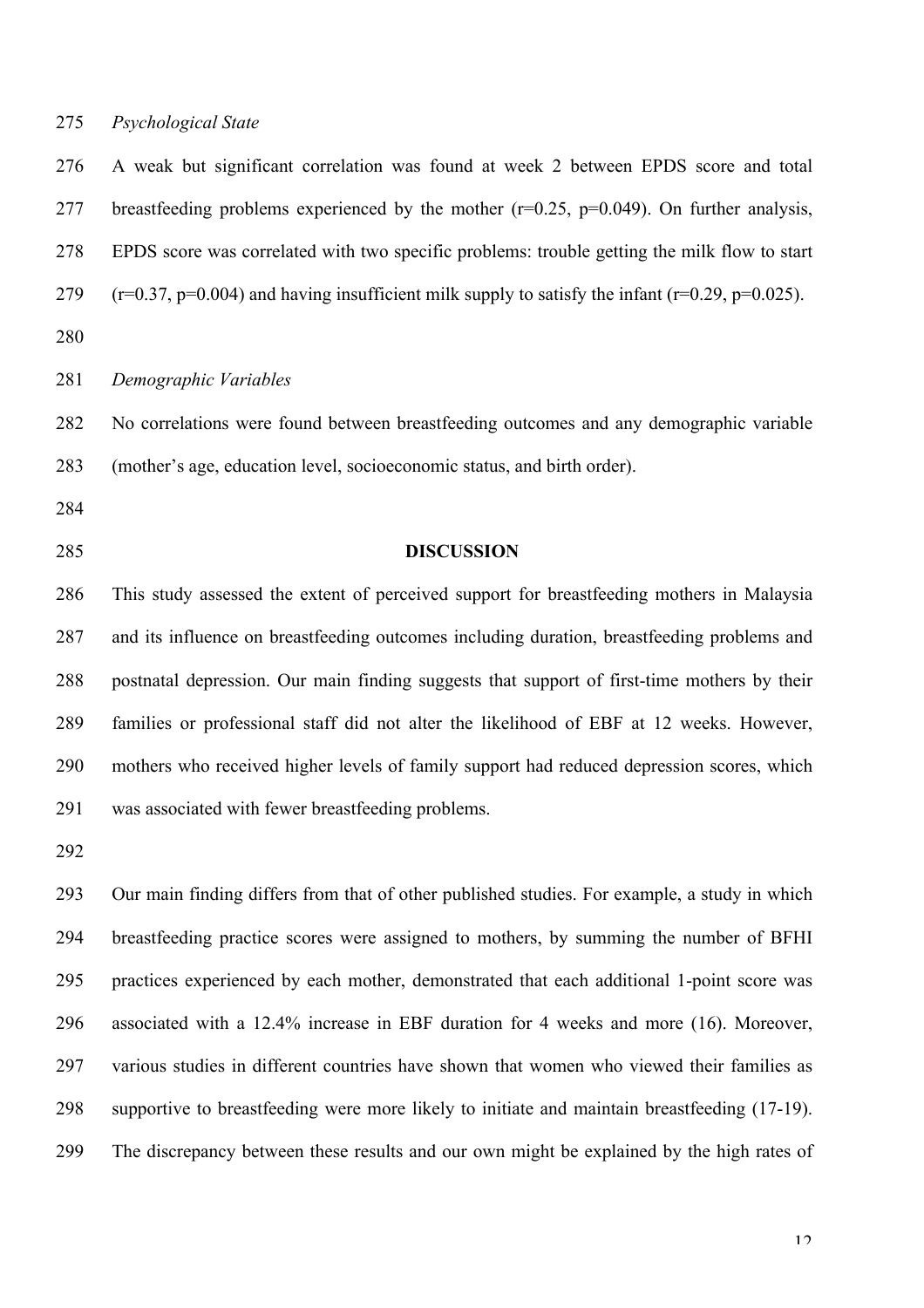EBF in our study population. Eighty-six percent of mothers continued EBF for at least 3 months compared to the established EBF prevalence of 52.9% and 47.4% among infants between 0 to 2 and 0 to 4 months of age, respectively, in Malaysia in 2016. Our study population were planning to EBF, were only included if they established EBF after delivery, and the vast majority were of Malay ethnicity (93.8%) and achieved at least 12 years of education (84.3%). In a previous study, intention to breastfeed, a higher level of education and Malay ethnicity were associated with EBF (20). Moreover, most mothers received a generally high level of professional or family support, or both, where 88% of mothers scored five or more (out of 10) on the BFHI compliance scale, and 85% scored four or more (out of five) for family support. It is possible that had we been able to compare participants receiving a high level of support to those with no or minimal support for breastfeeding, the differences in studied outcomes might have been more apparent.

 The role of the mother's social support network, namely the grandmother and the partner, can have a positive or negative effect on breastfeeding, depending on their experience and opinions on infant feeding (21-24). In this study, the majority (71.7%) of participants perceived their families to be supportive of breastfeeding, which might further explain the high prevalence of EBF we have found. We showed that mothers who received higher levels of family support had lower depression scores at 2 weeks post-delivery than those who had lower levels of support for breastfeeding. Similarly, a previous study showed that family support is associated with reduced depression scores at week 6 among first-time mothers (25). This indicates that the mother's support network might influence breastfeeding outcomes indirectly by positively affecting maternal mood. Further studies should investigate the different types of familial support (practical, emotional, financial) in relation to maternal depression and breastfeeding.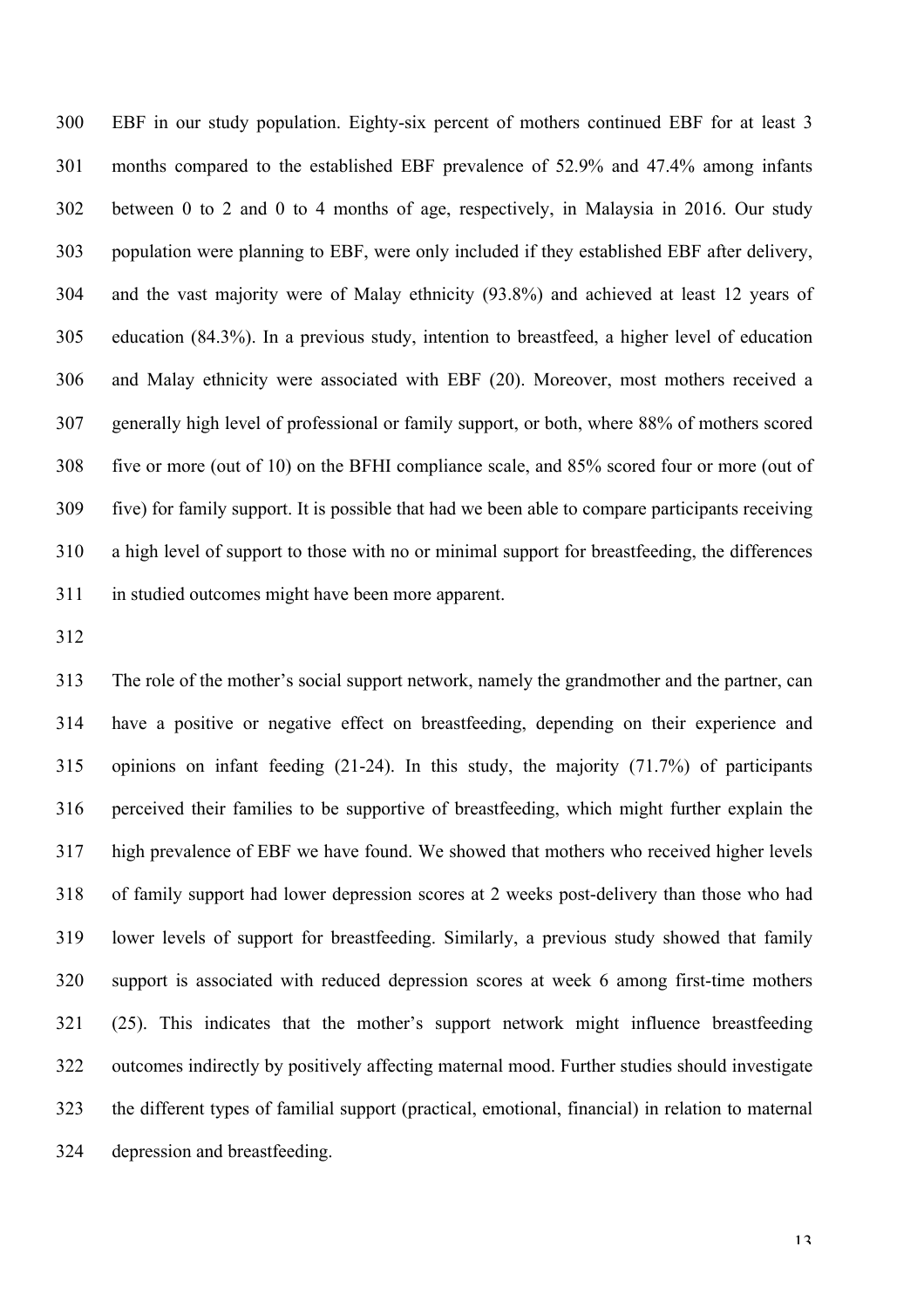Associations between specific factors including early hospital practices, maternal perceptions, psychological state, demographic variables and breastfeeding outcomes were examined. The probability of EBF at 12 weeks was positively related to the duration of skin- to-skin contact and negatively related to PIM. Similarly, in other studies, skin-to-skin contact is recognized to increase breastfeeding and EBF durations (26, 27). Although the odds of EBF at 3 months in our study was not affected by how soon skin-to-skin contact was initiated, it was positively associated with the duration of skin-to-skin contact. This supports the WHO recommendation that skin-to-skin contact should be practiced directly after birth for an uninterrupted period of at least 20 minutes. PIM was associated with decreased odds of EBF at 12 weeks and was one of the most commonly cited reasons (67%) for discontinuing EBF in our sample. This is consistent with the national data of high PIM reported (59%) in the National Health and Morbidity Survey in Malaysia (2). As in previous studies, mothers in this study who reported insufficient milk supply as a reason for EBF cessation were likely to also report their infant not being satisfied with breast milk as a reason for discontinuation, which might indicate that they assess their milk supply based on infant behaviour rather than objective measurement of actual milk supply (28). However, after controlling for skin-to-skin contact duration, and other variables previously reported to influence breastfeeding duration such as type of delivery and socioeconomic status, PIM still negatively predicted EBF at 12 weeks while skin-to-skin contact did not. Therefore, it is possible that maternal perception of milk supply could be a mediator of the association between skin-to-skin contact duration and EBF. It could be that skin-to-skin contact increases maternal confidence, which is associated with less PIM, and thus increased EBF success, as shown in a trial among primiparous mothers (29).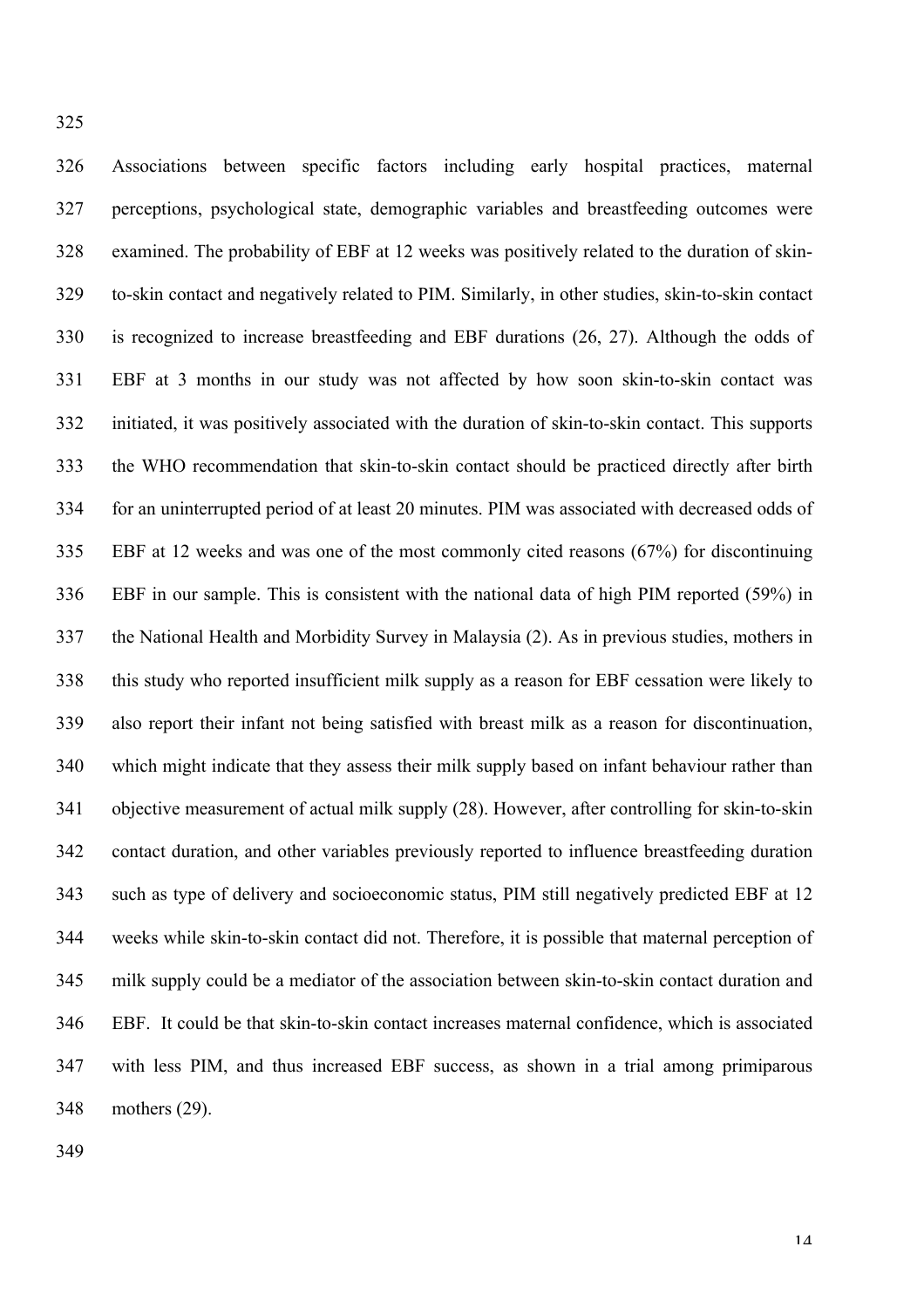Overall positive maternal perceptions towards breastfeeding, including the perception of sufficient milk supply, were linked to fewer breastfeeding problems and lower depression scores. These positive outcomes are likely to explain why PIM was shown to be a significant predictor of EBF at 12 weeks in our study. Likewise, PIM has been previously found to be associated with perinatal depression and early cessation of breastfeeding (30).

 Depression score was also correlated with the incidence of breastfeeding problems at 2 weeks post-delivery. Infant behaviour might influence the relationship between these two variables. For instance, excessive or inconsolable infant crying has been noted to increase the odds of 359 having an EPDS score  $\geq$  9 fourfold (31). This infant behaviour can be interpreted by the mother as indicating an insufficient milk supply to satisfy the infant (28), which is a commonly reported problem in our study and was found to be independently associated with EPDS score. Another possible explanation is that higher levels of depressive symptoms have a negative effect on oxytocin levels (32, 33), which could interfere with milk flow. We also found that trouble getting the milk-flow to start was independently correlated with a higher EPDS score. It could also be that higher breastfeeding problems have a negative effect on maternal psychological state, as previously found in a large study in the UK (34).

 EBF at the hospital was associated with fewer breastfeeding problems at 2 weeks. The observational nature of this study does not allow us to establish the direction of this association. It is possible that mothers who face problems are more likely to be given supplements for their infants, as suggested by previous studies (35, 36). Alternatively, mothers whose infants are supplemented with formula milk could experience more breastfeeding problems due to interference with breastfeeding, reduced nipple stimulation and removal of breast milk, which might lead to problems such as breast engorgement.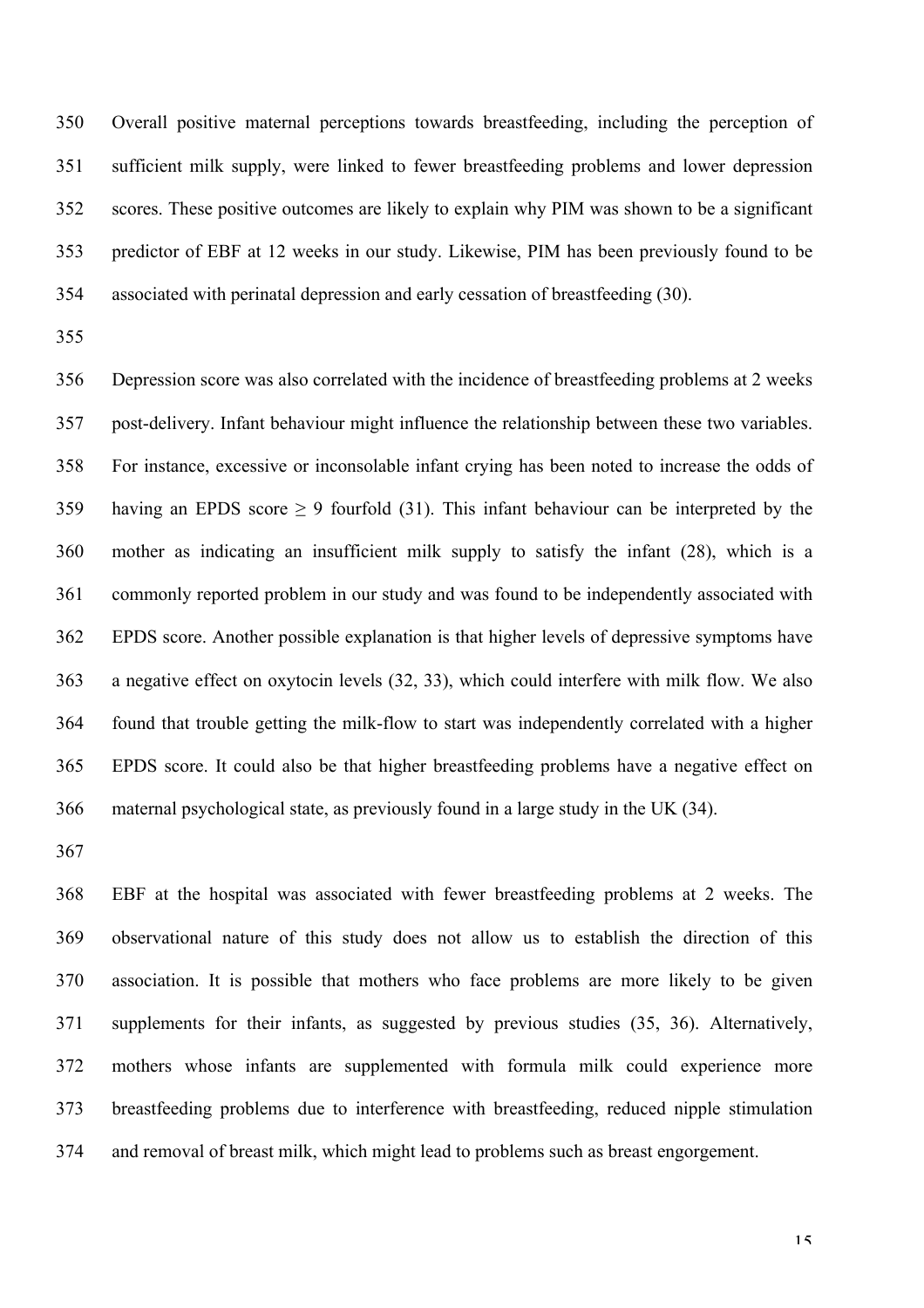Participants in this study received face-to-face interviews on a consistent, regular basis (0, 2, 6 and 12 weeks), which resulted in good compliance with only a few dropouts. However, despite carrying out structured interviews with the use of validated questionnaires to minimize researcher interference in feeding practice, the mothers had the opportunity to relay their concerns and inquiries about breastfeeding to the researcher. This could be considered as a source of support given to the mothers which can influence breastfeeding outcomes (3). Another limitation is that we did not collect details about the confinement period practiced by women in this study and thus we could not assess its influence on breastfeeding outcomes and maternal depression. Moreover, it might not be possible to generalize our findings to other populations where cultural practices are different.

- 
- 

# **CONCLUSION**

 In our study population of mothers intending to breastfeed for a minimum of four months, neither professional nor family support seemed to reduce breastfeeding pain or problems, or influence the likelihood of EBF at 12 weeks. However, higher levels of family support were associated with lower maternal depression scores. Additionally, higher maternal depression scores were correlated with a higher incidence of breastfeeding problems reported by the mother, namely "insufficient milk supply", and perception of insufficient milk supply was an independent predictor of EBF discontinuation before 12 weeks. Lastly, whilst hospital practices in line with WHO recommendations are already known to prolong breastfeeding duration, we showed that individual practices such as skin-to-skin contact and early breastfeeding initiation could also be associated with reductions in breastfeeding problems, not just with EBF duration. Compliance with hospital practices such as skin-to-skin, early breastfeeding initiation and avoiding in-hospital supplementation, unless medically indicated,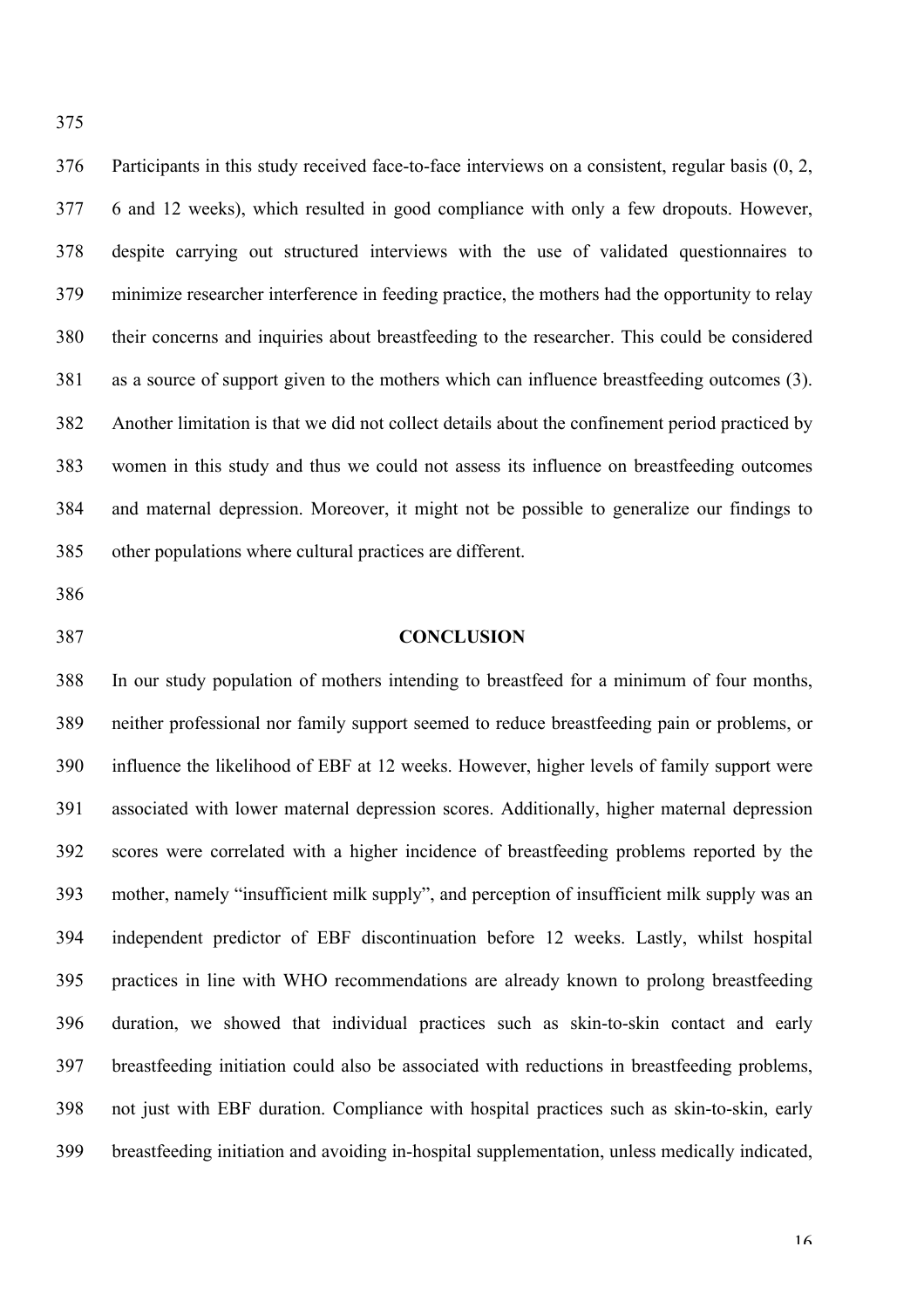| 400                      | is therefore important. Hence, regularly monitoring the compliance with Baby-Friendly                                                                                                                                                                                                                |
|--------------------------|------------------------------------------------------------------------------------------------------------------------------------------------------------------------------------------------------------------------------------------------------------------------------------------------------|
| 401                      | hospital practices is highly recommended. This study also highlights the significance of                                                                                                                                                                                                             |
| 402                      | involving family members when designing interventions targeting breastfeeding. Future                                                                                                                                                                                                                |
| 403                      | studies should include a larger sample with mothers who are more at risk to investigate                                                                                                                                                                                                              |
| 404                      | whether support minimizes the risk of adverse breastfeeding outcomes. Additionally, future                                                                                                                                                                                                           |
| 405                      | studies should examine infant behaviour to assess if inconsolable crying is related to                                                                                                                                                                                                               |
| 406                      | depression and PIM. The quantity of milk supplied and concentration of mood-related                                                                                                                                                                                                                  |
| 407                      | hormones in breast milk and maternal and infant serum should also be studied to further                                                                                                                                                                                                              |
| 408                      | investigate the relation between depression and PIM.                                                                                                                                                                                                                                                 |
| 409                      |                                                                                                                                                                                                                                                                                                      |
| 410                      |                                                                                                                                                                                                                                                                                                      |
| 411                      | <b>ACKNOWLEDGMENTS</b>                                                                                                                                                                                                                                                                               |
| 412                      | We thank all mothers who participated in the study, and nurses at antenatal clinics in                                                                                                                                                                                                               |
| 413                      | Selangor who helped during recruitment.                                                                                                                                                                                                                                                              |
| 414                      | <b>REFERENCES</b>                                                                                                                                                                                                                                                                                    |
| 415<br>416<br>417<br>418 | Victora CG, Bahl R, Barros AJ, França GV, Horton S, Krasevec J, et al.<br>1.<br>Breastfeeding in the 21st century: Epidemiology, mechanisms, and lifelong effect.<br>The Lancet. 2016;387(10017):475-90.<br>Institute for Public Health. The National Health and Morbidity Survey (NHMS) 2016.<br>2. |
| 419<br>420               | Kuala Lampur: Institute for Public Health, National Institutes of Health, Ministry of<br>Health Malaysia; 2016.                                                                                                                                                                                      |
| 421<br>422<br>423        | Renfrew MJ, McCormick FM, Wade A, Quinn B, Dowswell T. Support for healthy<br>3.<br>breastfeeding mothers with healthy term babies. Cochrane Database Syst Rev.<br>2012;5(CD001141).                                                                                                                 |
| 424<br>425<br>426        | WHO guidelines approved by the guidelines review committee. Baby-friendly<br>4.<br>hospital initiative: Revised, updated and expanded for integrated care. Geneva: World<br>Health Organization and UNICEF. 2009.                                                                                    |
| 427<br>428               | Cleminson J, Oddie S, Renfrew M, McGuire W. Being baby friendly: Evidence-based<br>5.<br>breastfeeding support. Archives of Disease in Childhood-Fetal and Neonatal Edition.                                                                                                                         |
| 429                      | 2014: fetalneonatal-2013-304873.                                                                                                                                                                                                                                                                     |
| 430<br>431               | WHO. Report of an expert consultation. The optimal duration of exclusive<br>6.<br>breastfeeding. 2001.                                                                                                                                                                                               |
| 432<br>433<br>434        | Ystrom E. Breastfeeding cessation and symptoms of anxiety and depression: A<br>7.<br>longitudinal cohort study. BMC Pregnancy and Childbirth. 2012;12(1):1-6.<br>Lau C. Effects of stress on lactation. Pediatric Clinics. 2001;48(1):221-34.<br>8.                                                  |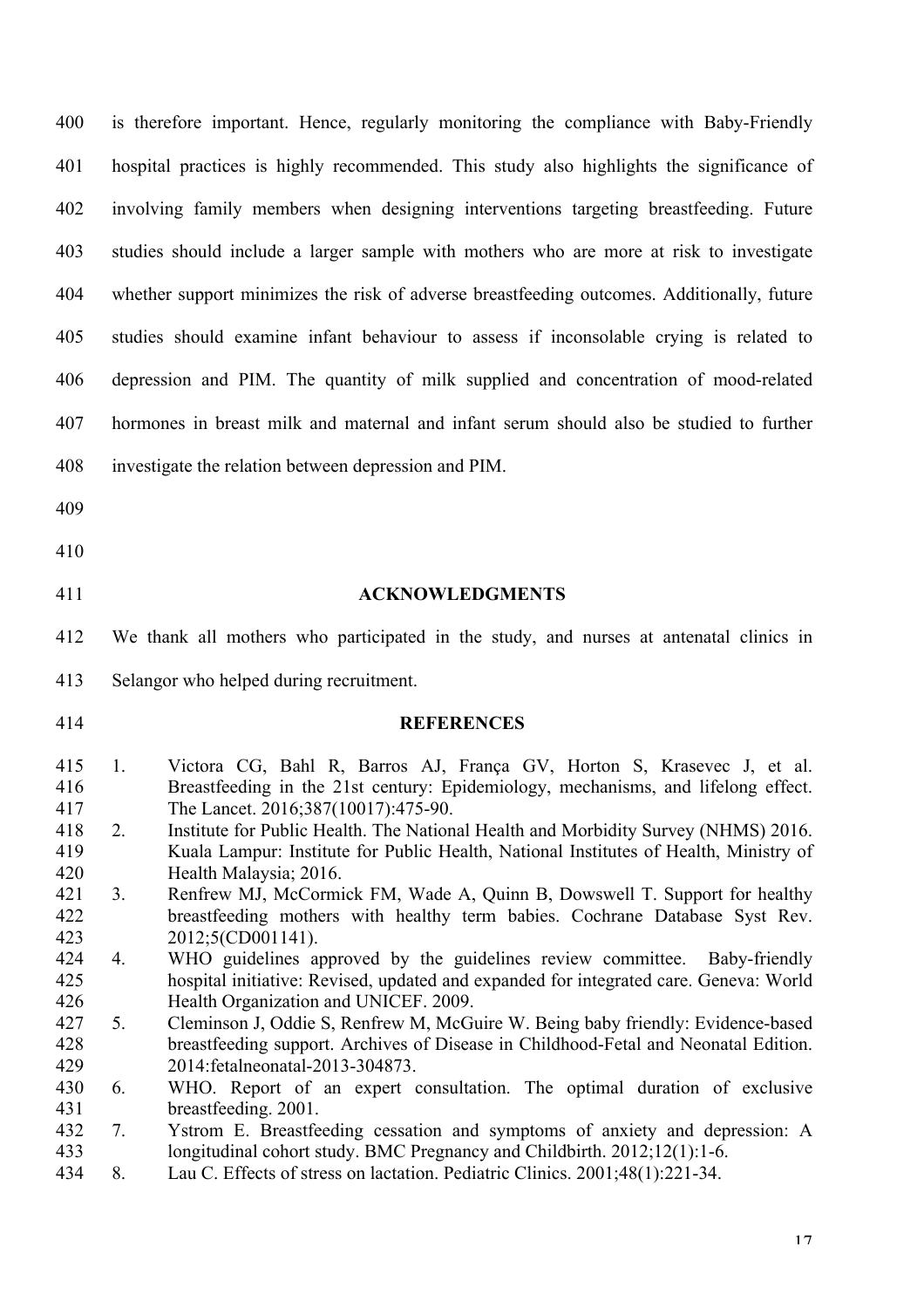- 9. Zanardo V, Gambina I, Begley C, Litta P, Cosmi E, Giustardi A, et al. Psychological distress and early lactation performance in mothers of late preterm infants. Early Human Development. 2011;87(4):321-3.
- 10. Shukri NHM, Wells J, Eaton S, Mukhtar F, Petelin A, Jenko-Praznikar Z, et al. Randomized controlled trial investigating the effects of a breastfeeding relaxation intervention on maternal psychological state, breast milk outcomes, and infant behavior and growth. Am J Clin Nutr. 2019.
- 11. Fein SB, Labiner-Wolfe J, Shealy KR, Li R, Chen J, Grummer-Strawn LM. Infant feeding practices study ii: Study methods. Pediatrics. 2008;122(Supplement 2):S28- S35.
- 12. Shukri NHM, Wells J, Mukhtar F, Lee MHS, Fewtrell M. Study protocol: An investigation of mother-infant signalling during breastfeeding using a randomised trial to test the effectiveness of breastfeeding relaxation therapy on maternal psychological state, breast milk production and infant behaviour and growth. Int Breastfeed J. 2017;12:33.
- 13. Cox JL, Holden JM, Sagovsky R. Detection of postnatal depression. Development of the 10-item edinburgh postnatal depression scale. The British journal of psychiatry. 1987;150(6):782-6.
- 14. Eberhard-Gran M, Eskild A, Tambs K, Opjordsmoen S, Samuelsen SO. Review of validation studies of the edinburgh postnatal depression scale. Acta Psychiatr Scand. 2001;104(4):243-9.
- 15. Mahmud WM, Awang A, Mohamed MN. Revalidation of the malay version of the Edinburgh Postnatal Depression Scale (EPDS) among Malay postpartum women attending the Bakar Bata Health Center in Alor Setar, Kedah, north west of peninsular Malaysia. Malays J Med Sci. 2003;10(2):71-5.
- 16. Hawkins SS, Stern AD, Baum CF, Gillman MW. Compliance with the baby-friendly hospital initiative and impact on breastfeeding rates. Archives of Disease in Childhood-Fetal and Neonatal Edition. 2013:fetalneonatal-2013-304842.
- 17. Arora A, Manohar N, Hayen A, Bhole S, Eastwood J, Levy S, et al. Determinants of breastfeeding initiation among mothers in Sydney, ustralia: Findings from a birth cohort study. International Breastfeeding Journal. 2017;12(1):39.
- 18. Kornides M, Kitsantas P. Evaluation of breastfeeding promotion, support, and knowledge of benefits on breastfeeding outcomes. Journal of Child Health Care. 2013;17(3):264-73.
- 19. Mannion CA, Hobbs AJ, McDonald SW, Tough SC. Maternal perceptions of partner support during breastfeeding. International Breastfeeding Journal. 2013;8(1):4.
- 20. Tan KL. Factors associated with exclusive breastfeeding among infants under six months of age in peninsular Malaysia. International breastfeeding journal. 2011;6(1):1.
- 21. Grassley JS, Eschiti V. The value of listening to grandmothers' infant-feeding stories. J Perinat Educ. 2011;20(3):134-41.
- 22. Bezner Kerr R, Dakishoni L, Shumba L, Msachi R, Chirwa M. "We Grandmothers Know Plenty": Breastfeeding, complementary feeding and the multifaceted role of grandmothers in Malawi. Soc Sci Med. 2008;66(5):1095-105.
- 23. Susiloretni KA, Hadi H, Prabandari YS, Soenarto YS, Wilopo SA. What works to improve duration of exclusive breastfeeding: Lessons from the exclusive breastfeeding promotion program in rural Indonesia. Matern Child Health J. 2015;19(7):1515-25.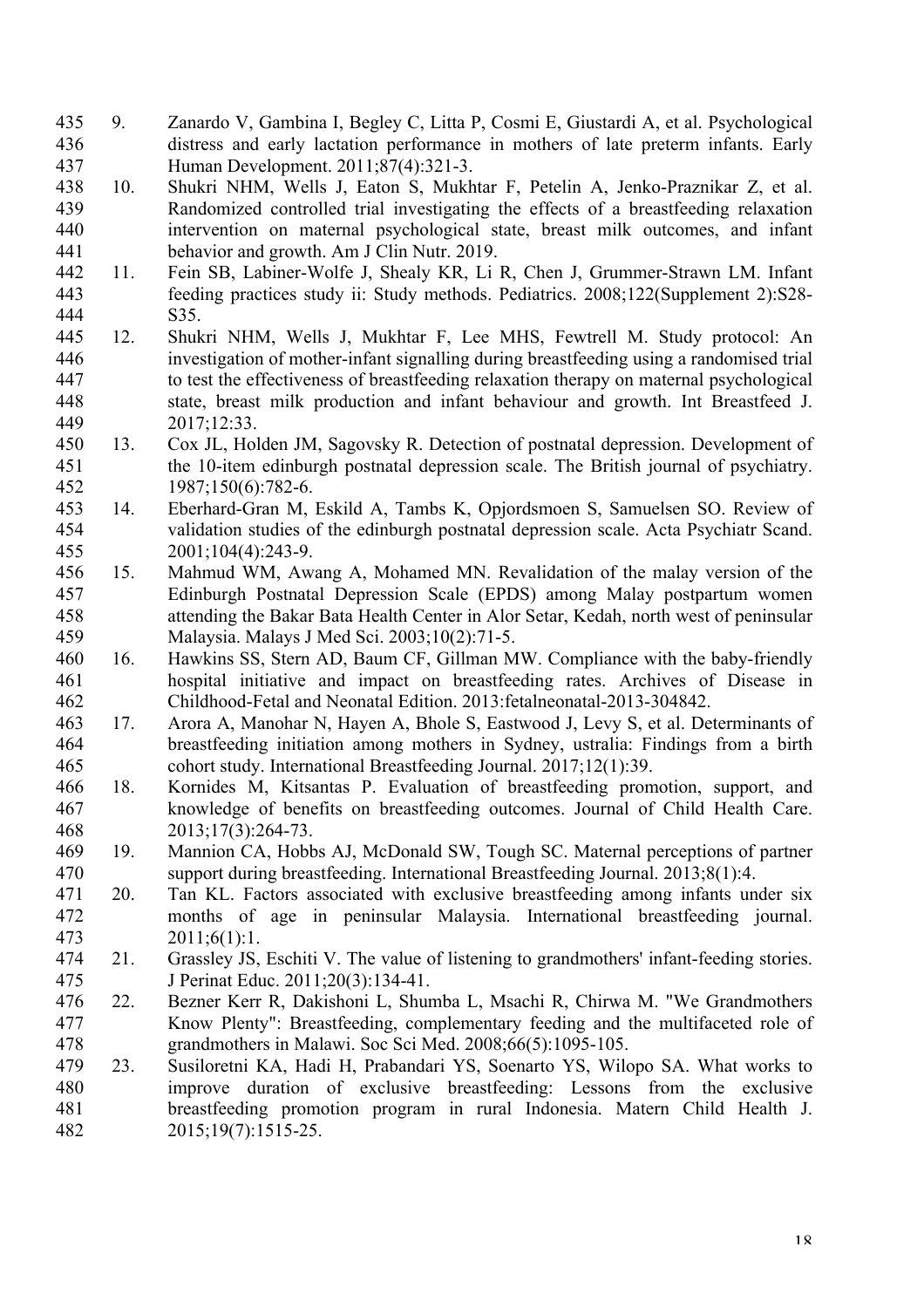- 24. Bai DL, Fong DY, Lok KY, Tarrant M. Relationship between the infant feeding preferences of Chinese mothers' immediate social network and early breastfeeding cessation. J Hum Lact. 2016;32(2):301-8.
- 486 25. Leahy Warren P, McCarthy G, Corcoran P. First time mothers: Social support, maternal parental selfefficacy and postnatal depression. Journal of clinical nursing. 488 2012;21(3 4):388-97.
- 26. Moore ER, Bergman N, Anderson GC, Medley N. Early skin-to-skin contact for mothers and their healthy newborn infants. Cochrane Database Syst Rev. 2016;11:Cd003519.
- 27. Vila-Candel R, Duke K, Soriano-Vidal FJ, Castro-Sánchez E. Effect of early skin-to- skin mother–infant contact in the maintenance of exclusive breastfeeding. Journal of Human Lactation. 2017;0(0):0890334416676469.
- 28. Gatti L. Maternal perceptions of insufficient milk supply in breastfeeding. J Nurs Scholarsh. 2008;40(4):355-63.
- 29. Aghdas K, Talat K, Sepideh B. Effect of immediate and continuous mother-infant skin-to-skin contact on breastfeeding self-efficacy of primiparous women: A randomised control trial. Women Birth. 2014;27(1):37-40.
- 30. Rahman A, Hafeez A, Bilal R, Sikander S, Malik A, Minhas F, et al. The impact of perinatal depression on exclusive breastfeeding: A cohort study. Matern Child Nutr. 2016;12(3):452-62.
- 31. Radesky JS, Zuckerman B, Silverstein M, Rivara FP, Barr M, Taylor JA, et al. Inconsolable infant crying and maternal postpartum depressive symptoms. Pediatrics. 505 2013;131(6):e1857-e64.
- 32. Stuebe AM, Grewen K, Meltzer-Brody S. Association between maternal mood and oxytocin response to breastfeeding. Journal of Women's Health. 2013;22(4):352-61.
- 33. Zelkowitz P, Gold I, Feeley N, Hayton B, Carter CS, Tulandi T, et al. Psychosocial stress moderates the relationships between oxytocin, perinatal depression, and maternal behavior. Hormones and Behavior. 2014;66(2):351-60.
- 34. Brown A, Rance J, Bennett P. Understanding the relationship between breastfeeding and postnatal depression: The role of pain and physical difficulties. J Adv Nurs. 2016;72(2):273-82.
- 35. Chantry CJ, Dewey KG, Peerson JM, Wagner EA, Nommsen-Rivers LA. In-hospital formula use increases early breastfeeding cessation among first-time mothers intending to exclusively breastfeed. J Pediatr. 2014;164(6):1339-45 e5.
- 36. Gagnon AJ, Leduc G, Waghorn K, Yang H, Platt RW. In-hospital formula supplementation of healthy breastfeeding newborns. J Hum Lact. 2005;21(4):397- 405.
-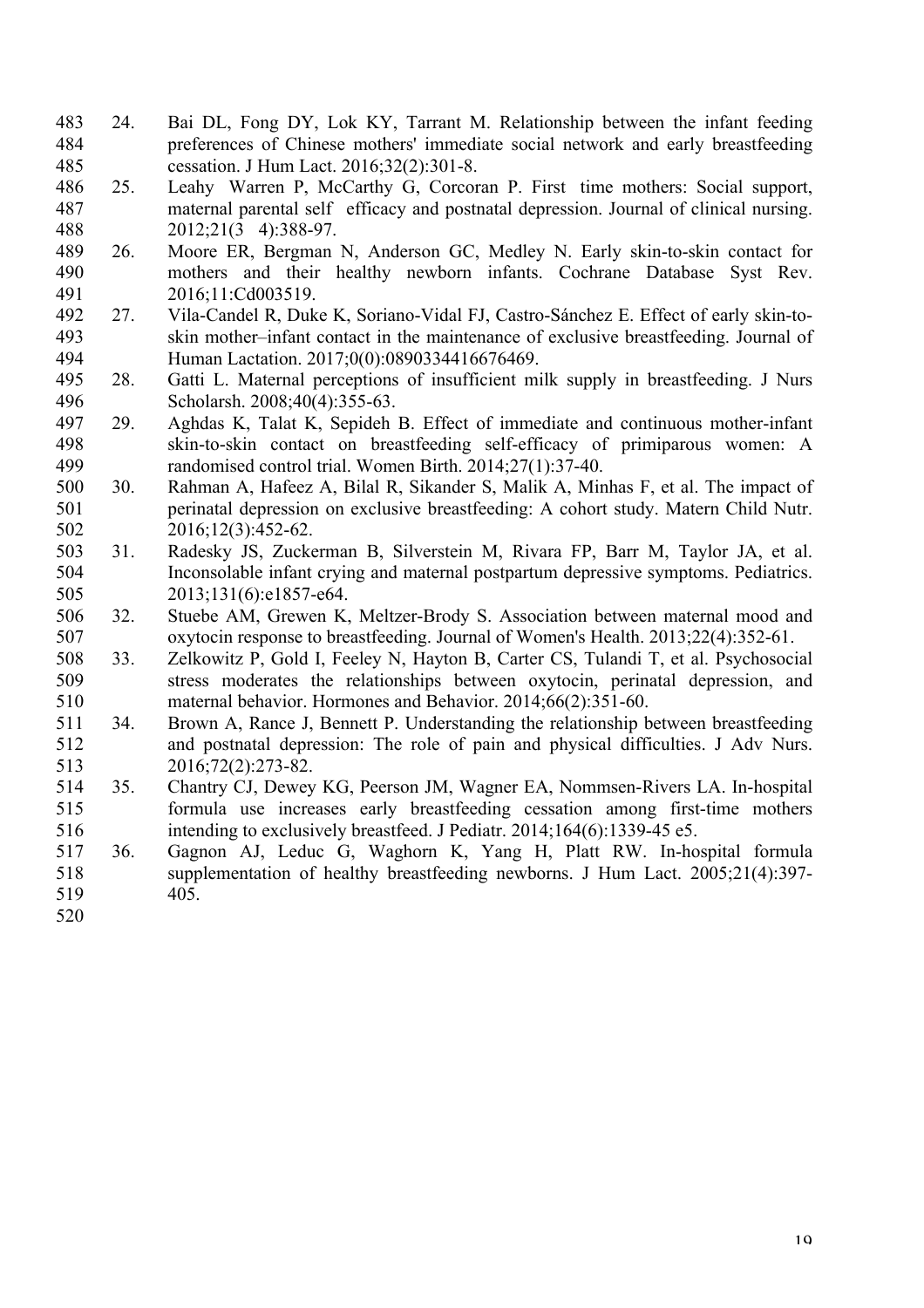#### **Table I. Baby-Friendly Hospital Initiative Compliance and Family Support Scoring Scheme**

|                |                                                                                                                                                                                             | <b>Professional Support</b>                                                                                                                                                                                       |                                                                                                                |
|----------------|---------------------------------------------------------------------------------------------------------------------------------------------------------------------------------------------|-------------------------------------------------------------------------------------------------------------------------------------------------------------------------------------------------------------------|----------------------------------------------------------------------------------------------------------------|
| $\#$           | <b>Ouestion</b>                                                                                                                                                                             | <b>BFHI</b> Indicator                                                                                                                                                                                             | Score                                                                                                          |
| $\mathbf{1}$   | How soon after delivery did you breastfeed or try to<br>breastfeed you baby?                                                                                                                | Step 4- Help mothers initiate breastfeeding within half-<br>hour of birth                                                                                                                                         | $\overline{\leq 30 \text{ mins}}$ + 1<br>$>30$ mins $\rightarrow 0$                                            |
| $\overline{2}$ | How soon after birth was the baby placed in skin-to-skin<br>contact?                                                                                                                        | Step 4- Place babies in skin-to-skin contact with their<br>mothers immediately after birth for at least one hour.                                                                                                 | Directly $\rightarrow$ 1<br>Longer $\rightarrow 0$                                                             |
|                | How long was your baby placed in skin-to-skin contact<br>after birth?                                                                                                                       | Step 4- Place babies in skin-to-skin contact with their<br>mothers immediately after birth for at least one hour.                                                                                                 | $>20$ mins $\rightarrow$ 1<br>$<$ 20 mins $\rightarrow$ 0                                                      |
|                | While you were in the hospital, did anyone help you<br>with breastfeeding by showing you how or talking to<br>you about it? Who helped you?                                                 | Step 5- Show mothers how to breastfeed and maintain<br>lactation, even if they should be separated from their<br>infants (or face problems).                                                                      | Yes and staff member helped $\rightarrow$<br>No or family/friends helped $\rightarrow$<br>$\Omega$             |
|                | While you were in the hospital or birth center, was your<br>baby fed water, formula, or sugar water at any time?                                                                            | Step 6- Give new-borns no food or drink other than<br>breast milk unless medically indicated.                                                                                                                     | $No \rightarrow 1$<br>Yes $\rightarrow 0$                                                                      |
|                | While you were in the hospital or birth center, did your<br>baby stay in your room day and night, except for doctor<br>visits, bathing, or other treatments?                                | Step 7- Practice rooming-in, allow mothers and infants<br>to remain together 24 hours a day.                                                                                                                      | Yes, all the time $\rightarrow$ 1<br>No or Sometimes $\rightarrow 0$                                           |
|                | When your baby was not in your room, how did the staff<br>decide when to feed the baby or to bring him or her to<br>you for feeding?                                                        | Step 8- Encourage breastfeeding on demand.                                                                                                                                                                        | Breastfed when baby seemed<br>hungry, or mixed $\rightarrow$ 1<br>On schedule $\rightarrow 0$                  |
|                | Was your baby given a pacifier by you, the medical<br>staff, or anyone else while in the hospital or birth center?                                                                          | Step 9- Give no artificial teats or pacifiers to<br>breastfeeding infants.                                                                                                                                        | $No \rightarrow 1$<br>Yes $\rightarrow 0$                                                                      |
|                | Were you given information about any breastfeeding<br>support groups or services before you went home from<br>the hospital or birth center?                                                 | Step 10- Foster the establishment of breastfeeding<br>support groups and refer mothers to them on discharge<br>from the hospital or clinic.                                                                       | $Yes \rightarrow 1$<br>$No \rightarrow 0$                                                                      |
| 10             | If gift pack received at the hospital or center, were any<br>of the following included in the gift pack? Infant<br>formula-coupons for infant formula-breastfeeding<br>supplies- baby items | International Code of Marketing of Breast-milk<br>Substitutes - Ensure that there is no promotion of<br>breast milk substitutes, bottles, teats or dummies in any<br>part of the facility or by any of the staff. | No gift pack was given, or<br>breastfeeding items $\rightarrow$ 1<br>Infant formula or coupons $\rightarrow 0$ |
|                |                                                                                                                                                                                             | Total possible score:<br>/10                                                                                                                                                                                      |                                                                                                                |
|                |                                                                                                                                                                                             | <b>Family Support</b>                                                                                                                                                                                             |                                                                                                                |
| $\#$           | <b>Ouestion</b>                                                                                                                                                                             |                                                                                                                                                                                                                   | Score                                                                                                          |
| $\mathbf{1}$   | While you were in the hospital, did anyone help you with breastfeeding                                                                                                                      |                                                                                                                                                                                                                   | Yes and family/friends helped                                                                                  |

| While you were in the hospital, did anyone help you with breastfeeding | Yes and family/friends helped                                     |
|------------------------------------------------------------------------|-------------------------------------------------------------------|
| by showing you how or talking to you about it? Who helped you?         |                                                                   |
|                                                                        | No or hospital staff helped $\rightarrow 0$                       |
| I feel that my family supports my decision to breastfeed:              | $5$ (Always) $\rightarrow$ 4: 4 $\rightarrow$ 3:                  |
| l (Never) – 5 (Always)                                                 | $3 \rightarrow 2$ ; $2 \rightarrow 1$ ; 1 (Never) $\rightarrow 0$ |
|                                                                        |                                                                   |
| Total nossible score:                                                  |                                                                   |

Total possible score: /5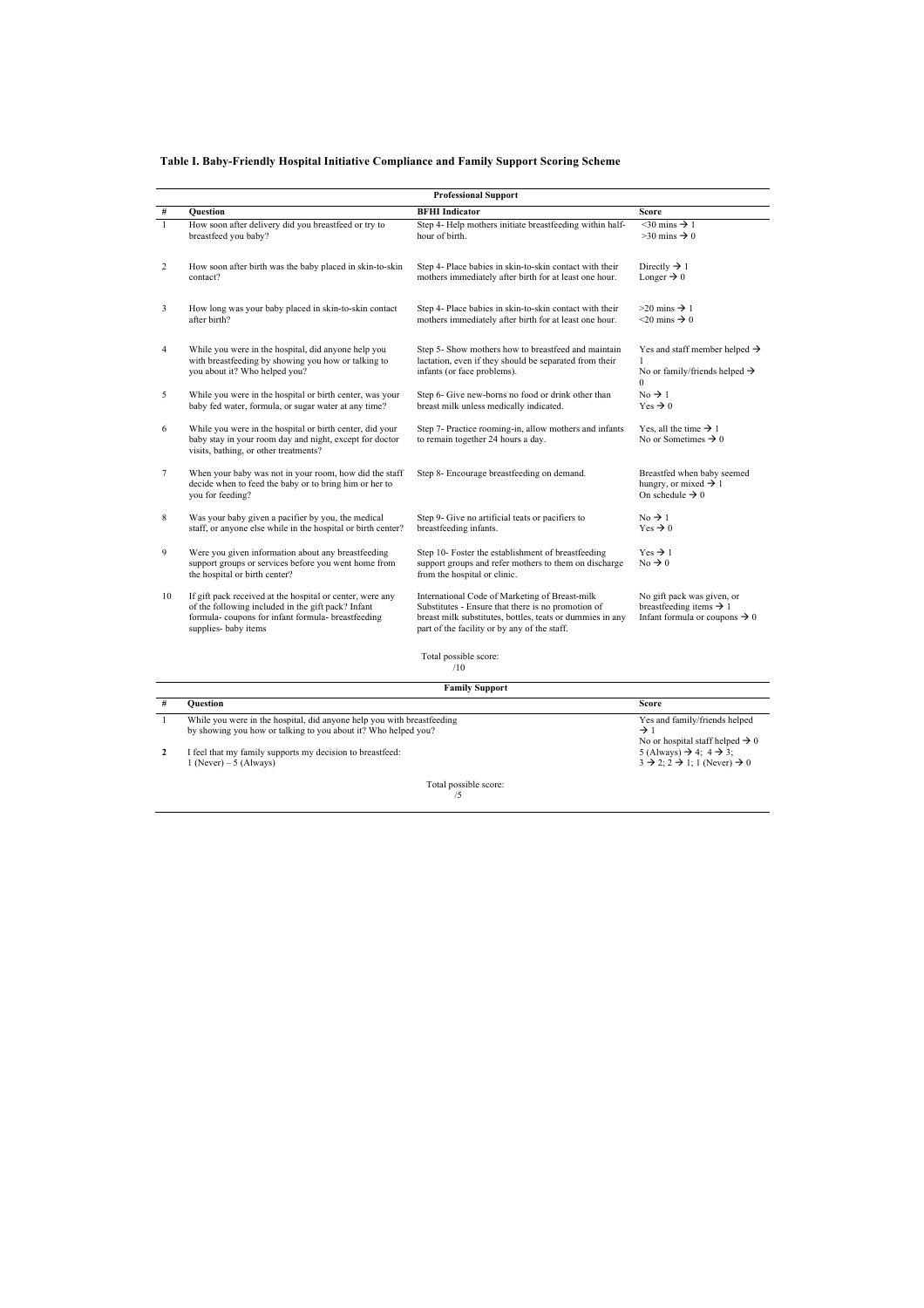| Table II. Sociodemographic Characteristics of the Mothers |
|-----------------------------------------------------------|
|                                                           |

| <b>Characteristics</b>               | n (%)     |  |
|--------------------------------------|-----------|--|
| Maternal age (years)                 |           |  |
| 20-25                                | 21 (32.8) |  |
| 26-30                                | 38 (59.4) |  |
| 31-34                                | 5(7.8)    |  |
| Maternal Ethnicity                   |           |  |
| Malay                                | 60 (93.8) |  |
| Chinese                              | 2(3.1)    |  |
| Indian                               | 1(1.6)    |  |
| Other                                | 1(1.6)    |  |
| <b>Marital Status</b>                |           |  |
| Married                              | 64 (100)  |  |
| Maternal Education Level             |           |  |
| Primary school                       | 1(1.6)    |  |
| Secondary School                     | 9 (14.1)  |  |
| Certificates/Diploma                 | 8(12.5)   |  |
| Bachelor's Degree                    | 39 (60.9) |  |
| Postgraduate                         | 7(10.9)   |  |
| Maternal Occupation                  |           |  |
| Government Sector                    | 18 (28.1) |  |
| Private Sector                       | 24 (37.5) |  |
| Employer                             | 1(1.6)    |  |
| Self-Employed                        | 7(10.9)   |  |
| Unemployed                           | 14 (21.9) |  |
| Socioeconomic Group                  |           |  |
| Low                                  | 13(20.3)  |  |
| Intermediate                         | 22 (34.4) |  |
| High                                 | 29 (45.3) |  |
| Type of Delivery                     |           |  |
| Vaginal, not induced                 | 33 (51.6) |  |
| Vaginal, induced                     | 15 (23.4) |  |
| C-section, planned                   | 3(4.7)    |  |
| C-section, unplanned                 | 13(20.3)  |  |
| Delivery at Baby Friendly Hospital   |           |  |
| Yes                                  | 37(67.3)  |  |
| No                                   | 18 (32.7) |  |
| Received help with breastfeeding     |           |  |
| from family and friends during       |           |  |
| hospital stay                        |           |  |
| Yes                                  | 23 (35.9) |  |
| No                                   | 41(64.1)  |  |
| Feels family support breastfeeding   |           |  |
| Never                                | 1(1.7)    |  |
| Most of the times                    | 16(26.6)  |  |
| Always                               | 43 (71.7) |  |
| Primary person taking care of mother |           |  |
| during postpartum period             |           |  |
| Husband                              | 20 (31.7) |  |
| Parents                              | 30 (47.6) |  |
| In-Laws                              | 2(3.2)    |  |
| Helper                               | 1(1.6)    |  |
| Self                                 | 10 (15.9) |  |
|                                      |           |  |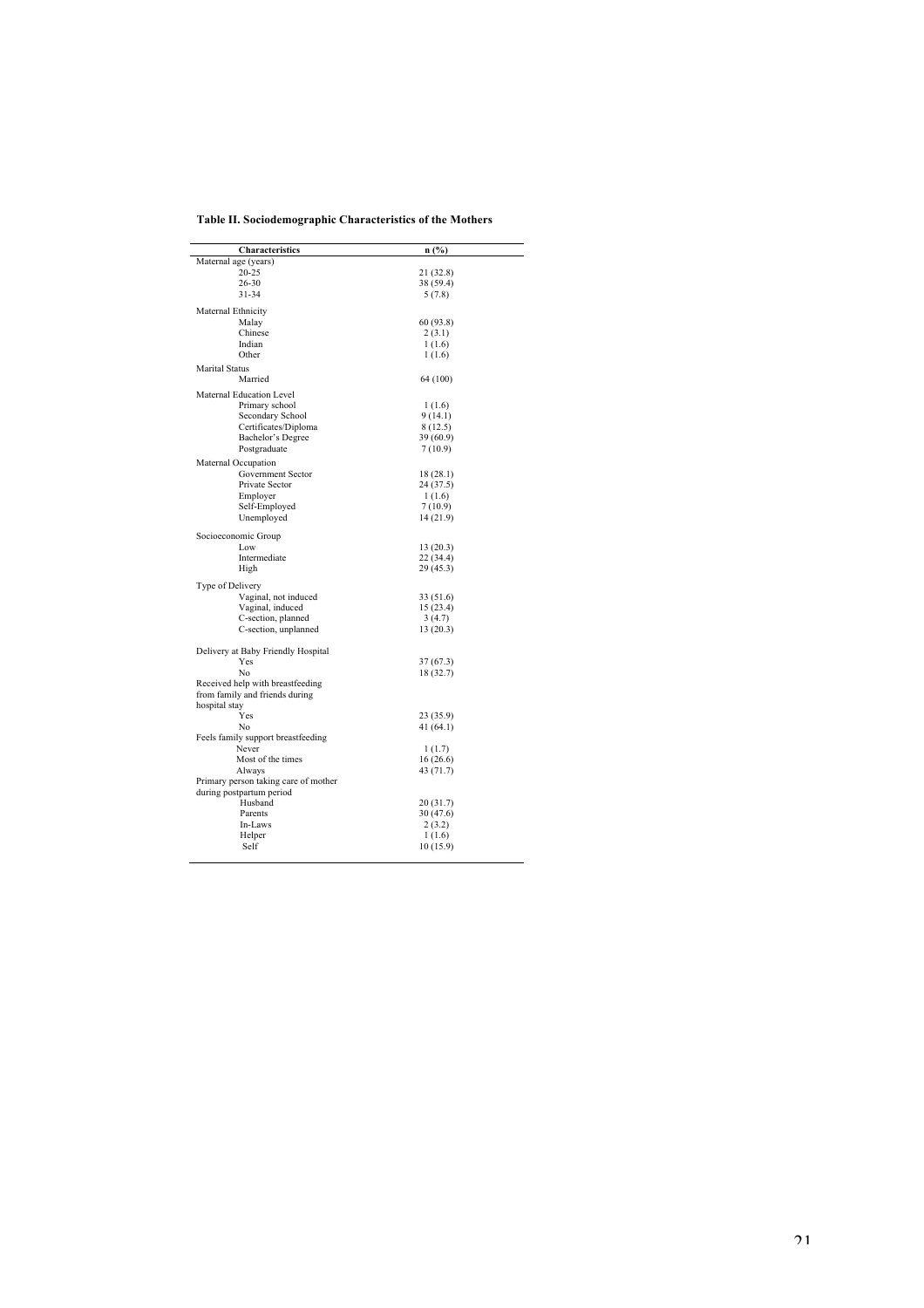|              | <b>Baby-Friendly Accredited</b> |         |  |
|--------------|---------------------------------|---------|--|
|              | Yes                             | No      |  |
| 3 practices  | 2(5.4)                          | 1(5.6)  |  |
| 4 practices  | 3(8.1)                          | 1(5.6)  |  |
| 5 practices  | 4(10.8)                         | 6(33.3) |  |
| 6 practices  | 4(10.8)                         | 4(22.2) |  |
| 7 practices  | 12(32.4)                        | 4(22.2) |  |
| 8 practices  | 10(27.0)                        | 1(5.6)  |  |
| 9 practices  | 2(5.4)                          | 0(0.0)  |  |
| 10 practices | 0(0.0)                          | 1(5.6)  |  |

| Table III. Differences in the number of BFHI-recommended hospital practices between Baby-Friendly |  |
|---------------------------------------------------------------------------------------------------|--|
| accredited and non-accredited facilities.                                                         |  |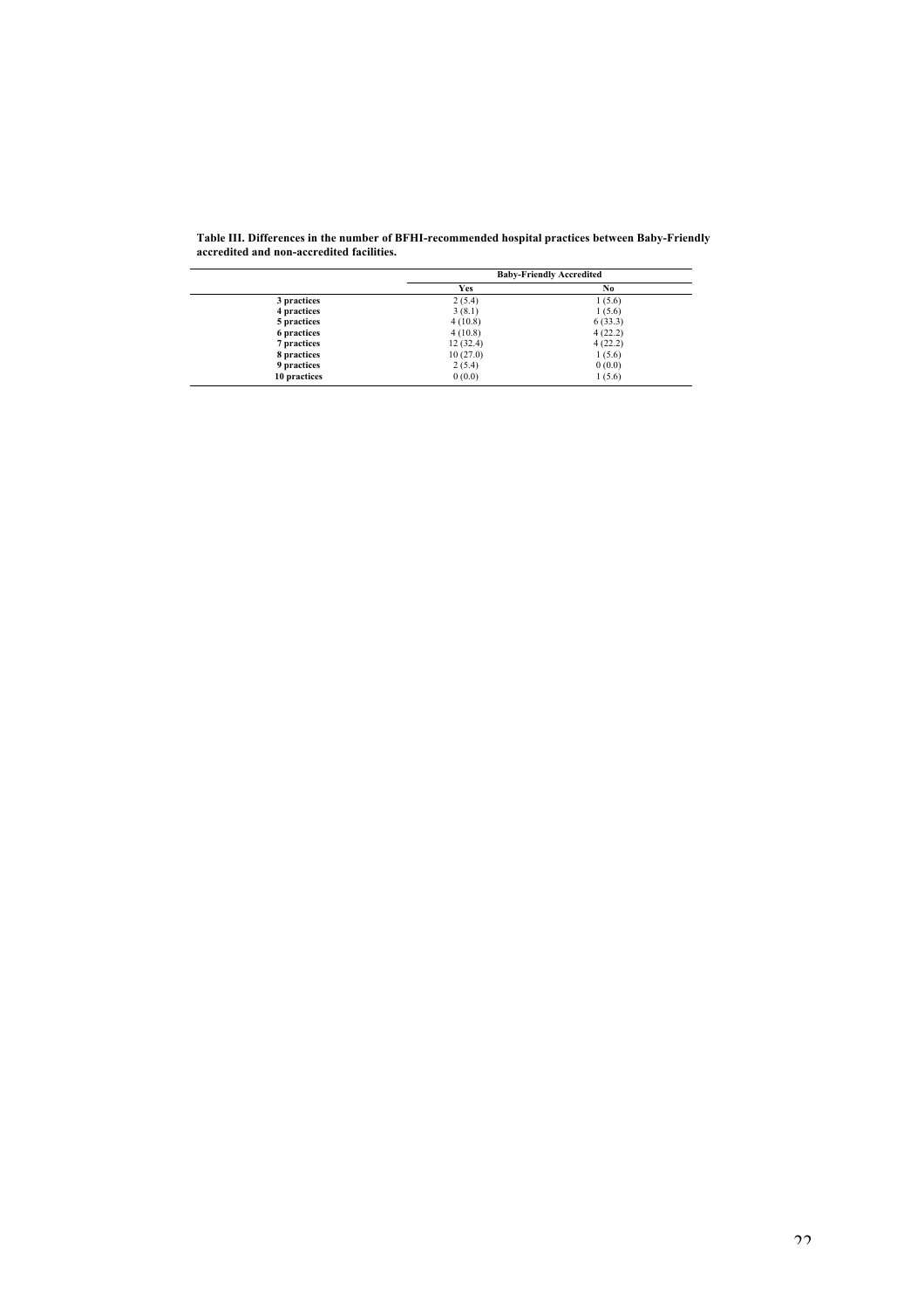**Table IV. Breastfeeding problems experienced at 2 weeks post-delivery** 

| <b>Breastfeeding Problems</b>                   | $n$ (%)   |
|-------------------------------------------------|-----------|
| Sucking or latching trouble                     | 31 (48.4) |
| Baby choking on milk                            | 23(35.9)  |
| Baby not waking up to nurse regularly enough    | 22(34.4)  |
| Baby was not interested in nursing              | 6(9.4)    |
| Baby got distracted while feeding               | 3(4.7)    |
| Baby nursed too often                           | 15(23.4)  |
| It took too long for milk to come in            | 8(12.5)   |
| Trouble getting milk flow to start              | 7(10.9)   |
| Baby didn't gain enough weight or lost too much | 5(7.8)    |
| Did not have enough milk                        | 7(10.9)   |
| Nipples were sore, cracked or bleeding          | 35 (54.7) |
| Breasts were engorged                           | 38 (59.4) |
| Yeast infection of the breast                   | 1(1.6)    |
| Clogged milk duct                               | 6(9.4)    |
| Infected or abscessed breasts                   | 0(0.0)    |
| Breasts leaked too much                         | 20(31.3)  |
|                                                 |           |